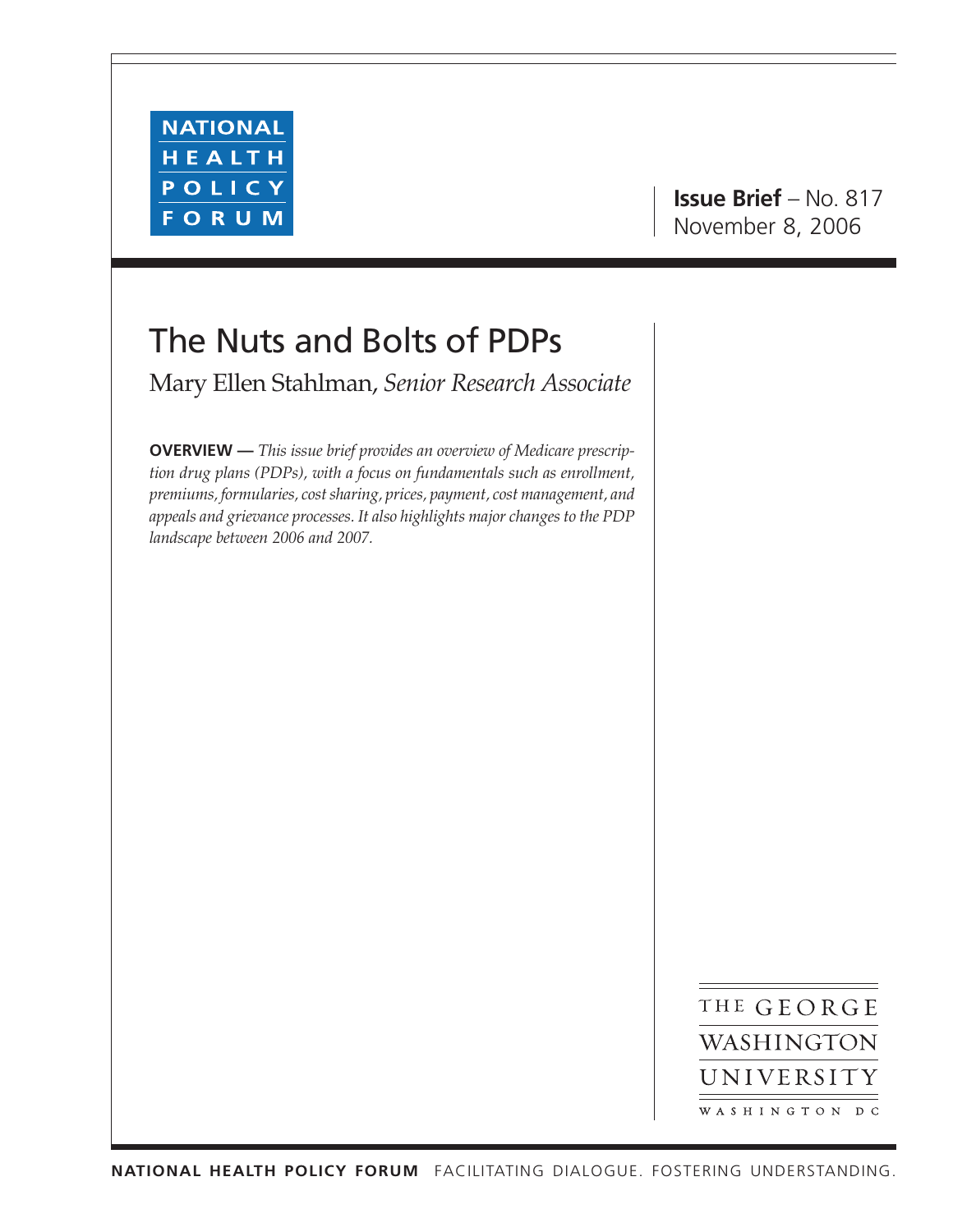# The Nuts and Bolts of PDPs

The Medicare Prescription Drug, Improvement, and Modernization Act (MMA) of 2003 established a voluntary outpatient prescription drug benefit for Medicare beneficiaries starting January 1, 2006. Medicare subsidizes the cost of the benefit, generally paying about 75 percent of its costs. Between 2006 and 2015, the federal cost is estimated to be \$746 billion. $^1$  The drug benefit is administered through private entities called prescription drug plans (PDPs) for beneficiaries in fee-for-service (traditional) Medicare or through Medicare Advantage prescription drug (MA-PD) plans for beneficiaries enrolled in Medicare managed care. Employers and unions offering retiree coverage that is at least as generous as Medicare's drug benefit and meeting other requirements may also qualify for Medicare subsidies to defray the cost of providing a drug benefit to their retirees.

Most Medicare beneficiaries participate in traditional Medicare and receive their drug coverage through PDPs if they choose to enroll. What makes PDPs unique in the Medicare market is that they offer "stand-alone" prescription drug insurance that complements other Medicare benefits. PDPs are licensed in the state(s) in which they offer plans<sup>2</sup> and assume partial financial risk for the drug costs of members. The assumption of financial risk by a plan only offering a drug benefit, not a comprehensive health insurance package, is a new concept in Medicare and is not common in the health insurance market. The majority of PDPs are sponsored by large health insurance companies that have experience providing drug benefits in the context of other health benefits, but not as a stand-alone benefit for an aged population. Many PDP sponsors are Medicare managed care organizations or insurers that provide Medicare supplemental insurance (known as Medigap). For them, Medicare PDPs are an additional product line.

Part D was designed with the assumption that competition for beneficiary enrollment among private plans, rather than direct government action, would shape the Medicare prescription drug market and contain overall costs. PDPs compete for beneficiary enrollment through the premiums they charge, the number and type of drugs included on the formulary, the cost-sharing amounts they require, the reputation of the company sponsoring the PDP, the pharmacies in their networks, customer service, and other factors. The desire to attract enrollees with varying needs and preferences has contributed to the great number of PDPs and the diversity of their benefit offerings.

**National Health Policy Forum** Facilitating dialogue. Fostering understanding.

2131 K Street NW, Suite 500 Washington, DC 20037

202/872-1390 202/862-9837 [fax] [nhpf@gwu.edu \[e](mailto:nhpf@gwu.edu)-mail] [www.nhpf.org \[w](http://www.nhpf.org)eb]

**Judith Miller Jones** *Director*

**Sally Coberly** *Deputy Director*

**Monique Martineau** *Publications Director*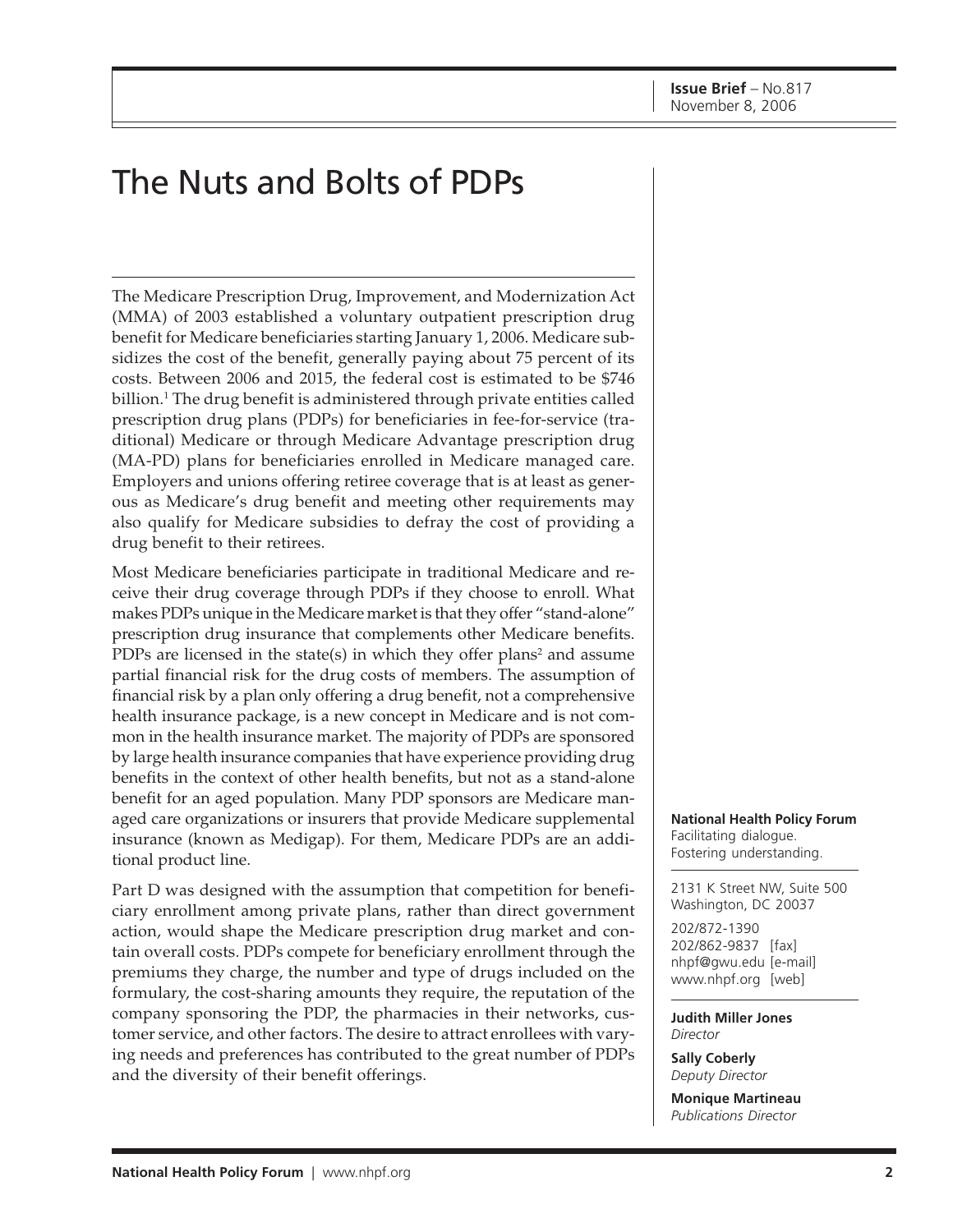## **PLAN PARTICIPATION IN PART D: STANDING ROOM ONLY?**

When Part D was enacted in December of 2003, there was some concern on the part of policymakers that too few private plans would participate, leaving beneficiaries little, if any, choice of plans and precluding competition among plans. Indeed, the MMA included provisions for "fallback" plans that would quickly ramp up to offer the drug benefit if no plans (or only one plan) were offered in a particular geographic area. However, as it turned out, over 1,400 PDPs were available across the nation in 2006, and over  $1,900$  will be available for 2007. $^3$  This increase is attributable to several fac-

tors, including (i) new entrants into the PDP market, (ii) more companies offering PDP products nationwide (17 companies will offer products nationwide in 2007, up from 10 in 2006), and (iii) some companies offering more product choices than they did in 2006.

The large increase in the number of PDPs available to beneficiaries between 2006 and 2007 likely is a signal that companies believe PDPs are profitable, require little investment, or are a low-risk venture.

Not all plans are available to each Medicare beneficiary. In implementing the drug benefit, the Centers for Medicare & Medicaid Services (CMS) divided the country into 34 PDP regions.<sup>4</sup> In each of these regions, beneficiaries may choose among the PDPs available. Most regions had roughly 40 to 45 PDPs in 2006, with a high of 52 (in Pennsylvania and West Virginia) to a low of 27 (in Alaska). For 2007, the number of PDPs generally available in each region increased to the range of 50 to 55, with a high of 66 (in Pennsylvania and West Virginia) and a low of 45 (in Alaska).

While beneficiaries generally have dozens of PDP choices, most are offered by a much smaller number of companies. For example, in New York state for 2007, 61 plans are being sponsored by 26 companies. In California, 55 plans are being offered by 23 companies. Many companies offer multiple plans in each region in an effort to appeal to beneficiaries with different needs and preferences. Over time, there may be some contraction in the number of plans as it becomes clearer which plans are most appealing to beneficiaries.

# **BENEFIT DESIGN OPTIONS**

The MMA permits a fair amount of variability in the drug benefit designs PDP sponsors may offer. The benefit designs generally fit into one of three categories: standard, actuarially equivalent,<sup>5</sup> and enhanced. In 2006, the majority of beneficiaries expressed a strong preference for actuarially equivalent plans by enrolling in them in great numbers.

The Part D **standard benefit** for 2006 is defined in statute to include a  $\$250$  deductible; 25 percent coinsurance $^6$  for covered drug spending between \$250 and \$2,250; and 100 percent coinsurance for drug spending

# **The MMA permits a fair amount of variability in the drug benefit designs PDP sponsors may offer.**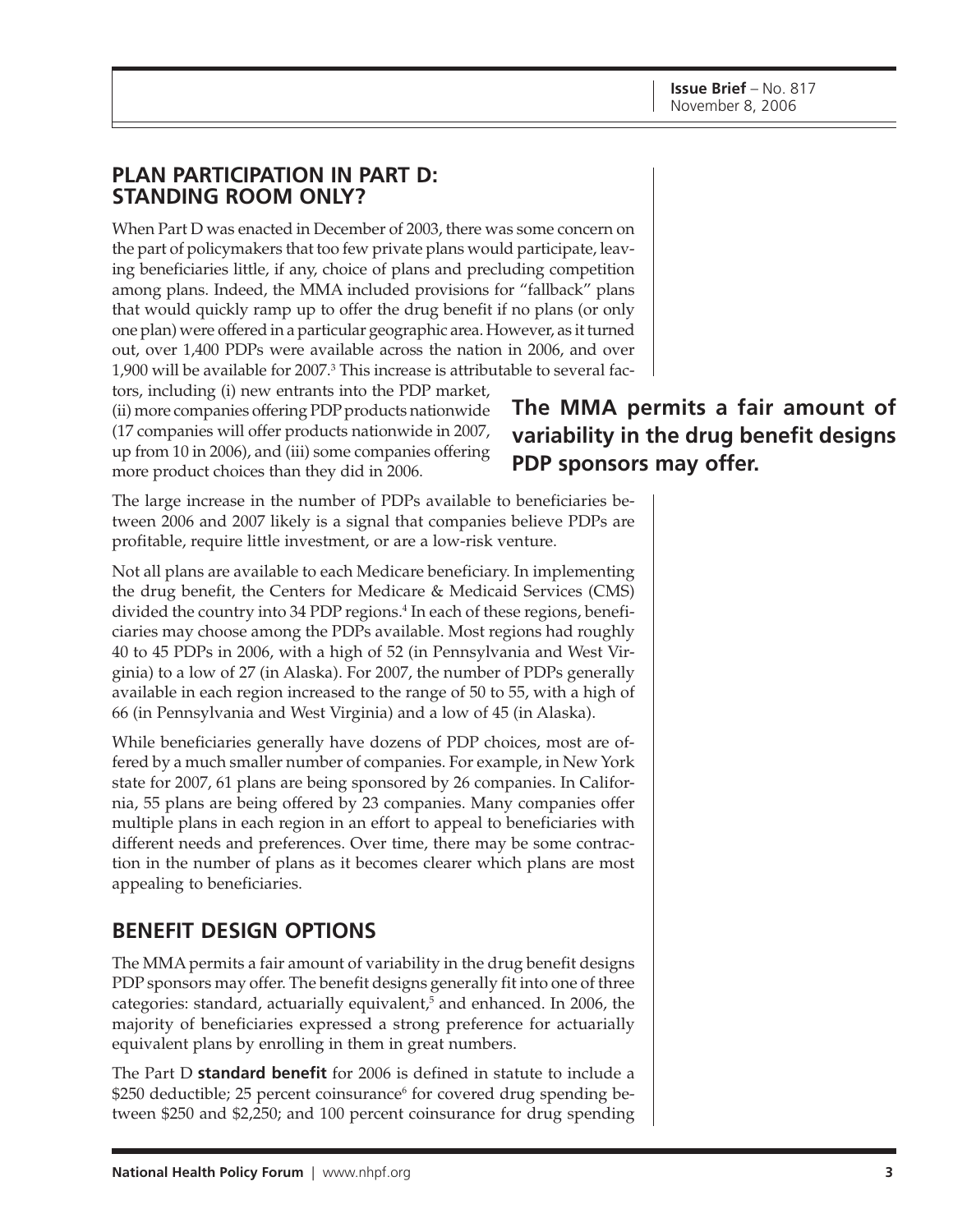between \$2,250 and \$5,100. This full responsibility for payment by the beneficiary in the \$2,250 to \$5,100 range is popularly known as the "donut hole" but referred to as the "coverage gap" for purposes of this issue brief. After \$3,600 in beneficiary true out-of-pocket (known as "TrOOP")7 spending is reached, catastrophic coverage begins and beneficiaries are responsible for cost sharing (the higher of 5 percent of the negotiated price, or \$2 for generic and preferred brand or \$5 for nonpreferred drugs).<sup>8</sup> While the Medicare drug benefit is often described in the media in terms of this standard benefit package, only 132 PDPs—about 9 percent of all PDPs actually offer this benefit design.<sup>9</sup> According to the Medicare Payment Advisory Commission (MedPAC), 22 percent of enrollees are in plans with a standard benefit design.<sup>10</sup>

The majority of beneficiaries—61 percent according to MedPAC—are enrolled in PDPs with **actuarially equivalent coverage**. Actuarially equivalent coverage may include cost-sharing requirements that are different from

the standard benefit as long as (i) the cost sharing is actuarially equivalent to the cost sharing included in the standard benefit design, and (ii) catastrophic coverage begins when \$3,600 in TrOOP spending is reached. Actuarially equivalent plans may include, for example, lower cost sharing on pre-

ferred drugs or on drugs purchased at preferred pharmacies. All PDP sponsors must offer at least one drug plan that is either a standard or actuarially equivalent benefit. Just under half of the PDPs offered designs in 2006 that were actuarially equivalent to the standard benefit design.

PDPs may also offer a package with extra benefits called **enhanced coverage**. According to MedPAC, about 43 percent of PDPs offered plans with this benefit design in  $2006<sup>11</sup>$  but only 17 percent of beneficiaries are enrolled in them.12 Enhanced coverage may include a \$0 deductible, coverage of more drugs, lower cost sharing, or coverage in the coverage gap. However, these enhanced benefits come with generally higher premiums, which may have contributed to lower enrollment in these plans. For some beneficiaries, enrolling in a higher-premium plan that offers enhanced benefits is the most cost-effective option, depending on the number and type of prescription drugs the beneficiary takes.

When Medicare beneficiaries choose a PDP, they likely do not know whether the PDP they are enrolling in is a standard, actuarially equivalent, or enhanced plan. However, they have clearly voted with their feet for plans other than standard plans. Time will tell whether enhanced coverage plans become more popular with beneficiaries because of their additional benefits despite generally higher premiums. In any event, beneficiaries appear generally satisfied with the drug coverage they have chosen. According to a recent survey, 81 percent of enrolled beneficiaries are satisfied with their Part D plan, and 74 percent of enrolled beneficiaries report that they would select the same plan again.<sup>13</sup>

# **Beneficiaries appear generally satisfied with the drug coverage they have chosen.**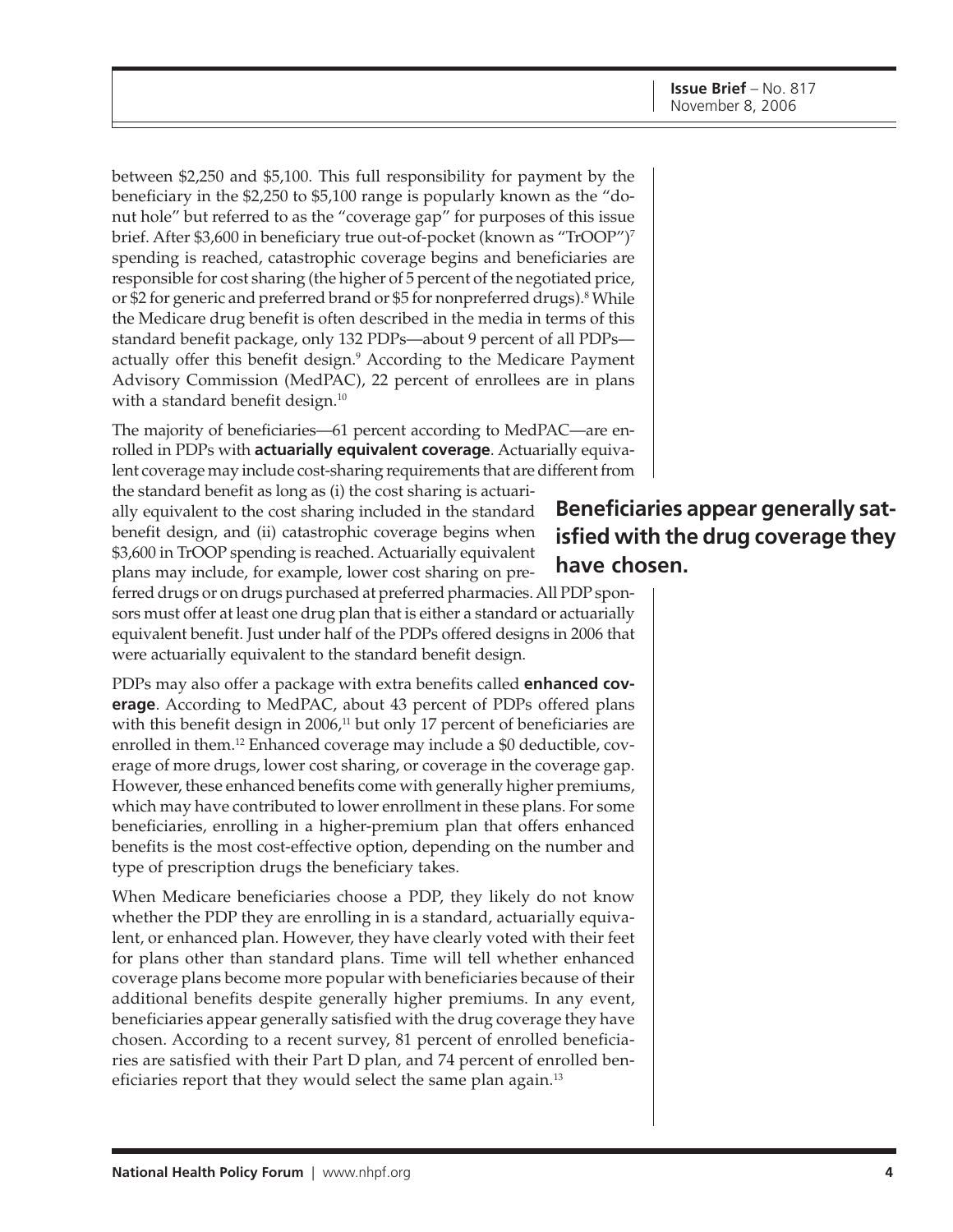# **ENROLLMENT**

The first opportunity for most current Medicare beneficiaries to sign up for prescription drug insurance through Medicare began November 15, 2005, and ended on May 15, 2006. The next opportunity to enroll (or switch plans) is November 15 through December 31, 2006, for coverage effective January 1, 2007.

As of June 11, 2006, about 16.5 million Medicare beneficiaries were enrolled in PDPs and 6 million beneficiaries were enrolled in MA-PD plans. An additional 6.9 million beneficiaries were receiving prescription drug coverage through a former employer who is receiving a Medicare retiree drug subsidy to provide drug coverage.

Enrollment in PDPs is concentrated in plans sponsored by a relatively small number of companies. Forty-five percent of Medicare beneficiaries in 2006 were enrolled in a plan sponsored by either United Health Care–

PacifiCare (including plans that are cobranded with AARP) or Humana, Inc. Only five companies account for 65 percent of PDP enrollment.14 So, while there are a great many PDPs, enrollment is concentrated in plans offered by relatively few companies. In contrast, a fair number of

# **Of the roughly 16.5 million individuals enrolled in PDPs in 2006, 8.3 million were low-income beneficiaries who received partial (or full) subsidies from Medicare.**

PDPs had enrollment of less than 100 members in 2006. Given that only a few companies were able to garner the lion's share of enrollment in 2006, the number of new companies and additional plan offerings for 2007 is surprising to some observers.

In addition to the concentration of enrollment in a relatively small number of PDPs, another notable fact is that low-income beneficiaries account for about half of the enrollment in PDPs. Of the roughly 16.5 million individuals enrolled in PDPs in 2006, 8.3 million were low-income beneficiaries who have the beneficiary premium and cost sharing partially (or fully) subsidized by Medicare. By contrast, 1 million of the 6 million beneficiaries enrolled in MA-PDs are receiving such additional benefits. This is because beneficiaries who are dually eligible for both Medicare and Medicaid (called "dual eligibles") were automatically enrolled (or "auto-enrolled") by CMS in PDPs but not in MA-PDs, unless the beneficiary was already enrolled in a Medicare Advantage plan. Auto-enrollment of these beneficiaries, all of whom had prescription drug coverage through Medicaid until implementation of Part D, was intended to ensure continuity of drug coverage. About 6.1 million dual eligibles were auto-enrolled in PDPs in 2006. Low-income beneficiaries who are not dual eligibles had their enrollment "facilitated" by CMS; that is, as of May 15, 2006, beneficiaries were enrolled in PDPs with lower-than-average premiums if they qualified for low-income assistance but had not yet chosen a plan on their own.15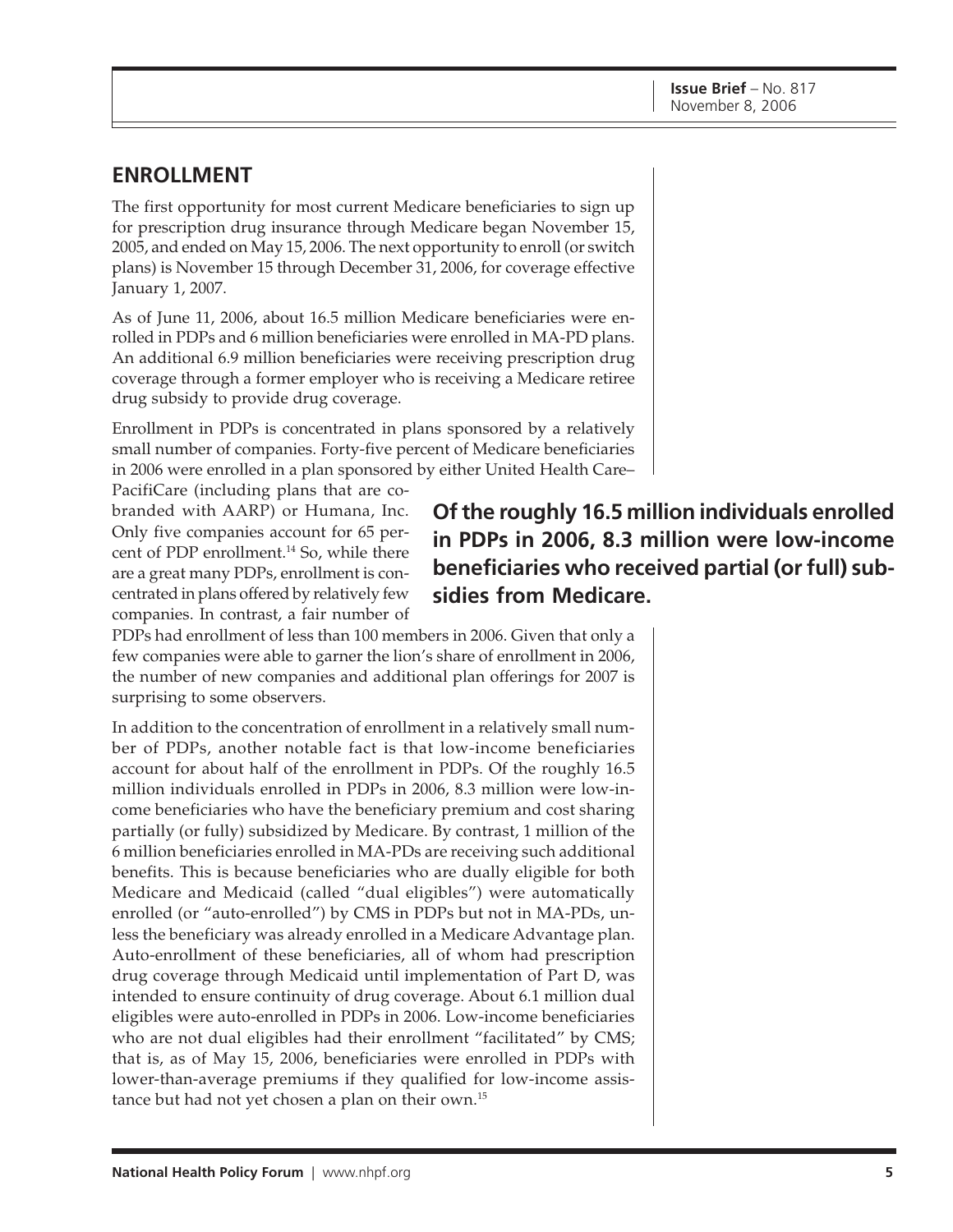Figure 1 shows the distribution of beneficiaries enrolled in PDPs, MA-PDs, or employer-sponsored plans receiving retiree drug subsidies under Part D. All of this drug coverage is subsidized directly by Medicare. There are also additional beneficiaries—almost 9 million of them according to CMS who have drug coverage from other sources including: TRICARE (1.9 million), Federal Employees Health Benefit Plan or FEHBP (1.6 million), Veterans Administration (2 million), active workers with drug coverage through their employer (2.6 million), and other sources (about 900,000).<sup>16</sup>



# **THE ABCs OF PDPs**

Almost every PDP is unique, offering different premiums, formularies, co-payment amounts, cost management approaches, and a host of other features. Plans offered by the same company often have different premiums in different geographic areas of the country. It could be said that "if you've seen one PDP, you've seen one PDP." Many believe that the variation observed is the basis for competition among PDPs and, therefore, critical to maximizing both choice and cost containment. Others believe that the variation makes it difficult for Medicare beneficiaries to compare plans and make informed choices about enrollment.

To attract enrollment and manage costs, PDP sponsors craft a benefit package that includes a formulary, deductible and co-payment amounts, utilization management tools, and other features. They also arrange a network of pharmacies to dispense prescriptions and interface with beneficiaries. Drug discounts and rebates are negotiated with drug manufacturers, and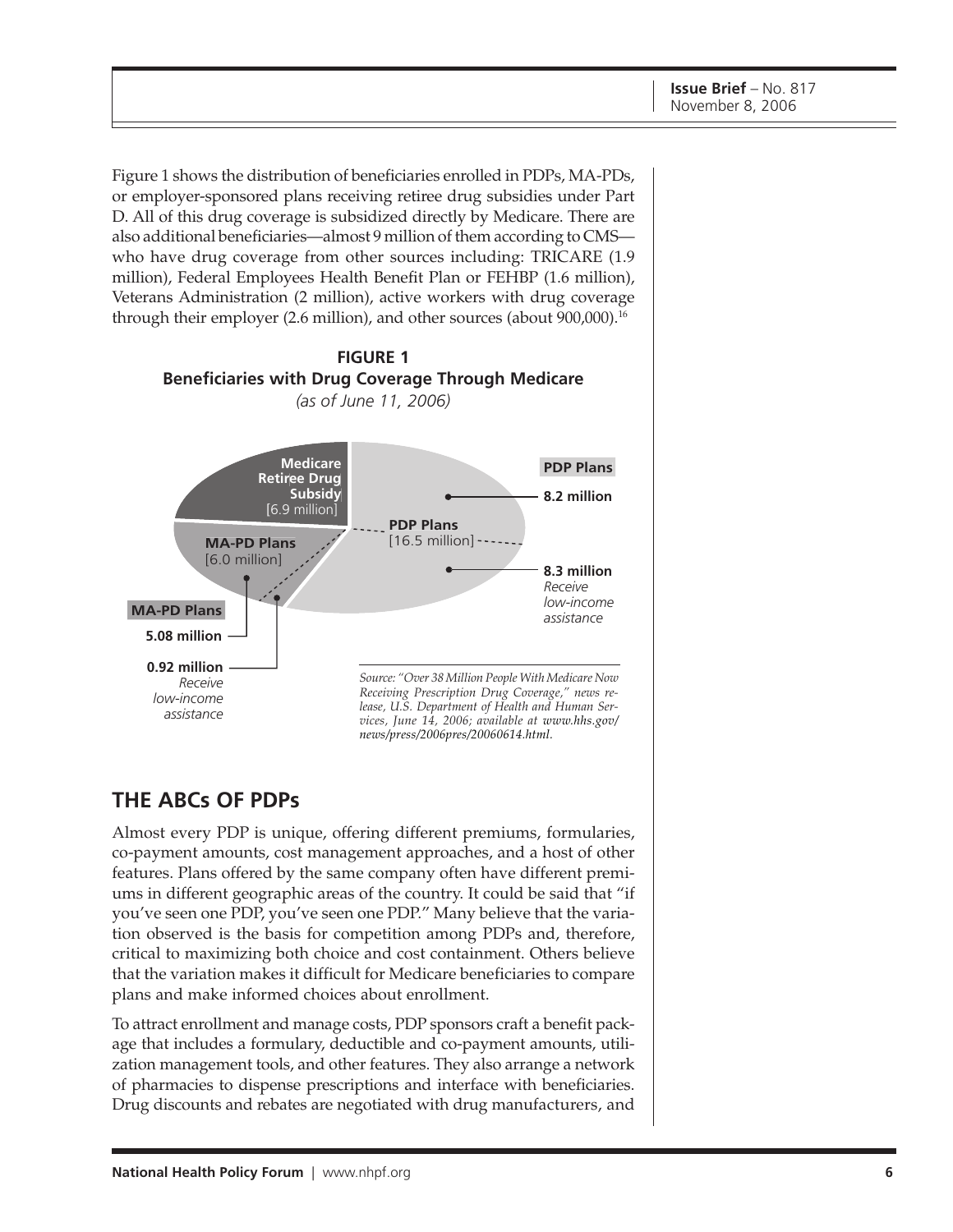dispensing fees are negotiated with pharmacies. Sponsors submit bids to Medicare to provide proposed benefits, and monthly beneficiary premiums are determined. The PDP sponsors hope that the benefit package (and cost management features) they have assembled, coupled with the monthly premium, will represent an attractive offering to beneficiaries. Sponsors may change benefit package features each calendar year.

In comparing PDP features between 2006 and 2007, there are a few noteworthy observations. First, as discussed above, there will be significantly more PDPs available both nationwide and in each region in 2007. The number of plans offering coverage in the coverage gap will increase, although nearly all of this coverage is for generic, not brand name, drugs. Consistent with 2006, a relatively small number of PDPs will have premiums above \$60 in 2007. The appendices include comparative information for both 2006 and 2007 for all 34 regions.

#### **Beneficiary Premiums and PDP Payments**

Beneficiaries enrolled in PDPs typically pay a monthly premium for Medicare drug coverage. Beneficiary premiums are calculated based on the relationship between the plan's bid and the average bid of all plans. This provides incentives for PDP sponsors to bid competitively so that beneficiary premiums are as low as possible, thus attracting enrollment. Plans that bid lower have lower beneficiary premiums, and plans that

bid higher have higher premiums. Because beneficiaries selected plans with below-average premiums in 2006, PDP sponsors had very clear incentives to bid low for 2007 (Figure 2).

The national average bid is calculated using enrollmentweighted premiums; therefore, the premiums of plans with very large enrollment count more in the national average bid calculation than the premiums for plans with lower enrollment. Because such a large share of beneficiaries is enrolled in plans with lowerthan-average premiums in 2006, the effect of using enrollment

### **FIGURE 2 Monthly Beneficiary Premiums for a PDP**

The monthly premium amount for a PDP is determined by comparing the PDP's bid to the national average bid. Lower premiums tend to attract enrollment, thus creating competitive pressure.



weighting would have been to increase 2007 beneficiary premiums for many plans. To avoid this effect, CMS used its demonstration authority<sup>17</sup> to phase in this weighting over several years. The phase-in will moderate premium increases due to enrollment weighting.<sup>18</sup> There is a federal cost associated with the premium demonstration, but its magnitude is not yet known.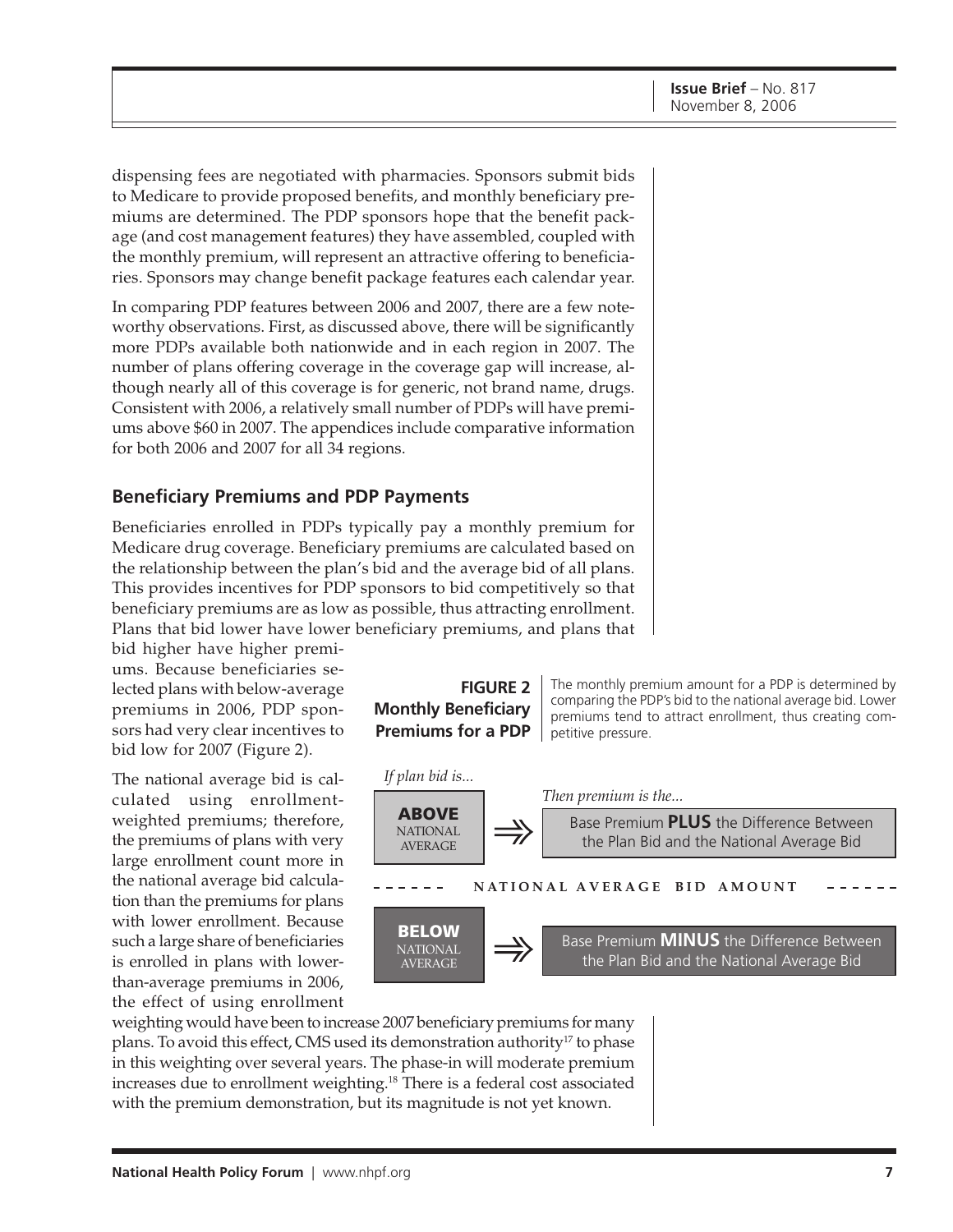Premiums for identical plans offered by the same sponsor can vary depending on the geographic area in which the beneficiary resides. Nationally, monthly PDP premiums range from a low of \$9.50 to a high of  $$135.70$  for 2007.<sup>19</sup> In 2006, monthly PDP premiums ranged from a low of \$1.87 to a high of \$104.89. Some plans with higher premiums are offering enhanced coverage designs. Enrollment in PDPs in 2006 tends to be concentrated in plans with lower premiums. According to CMS, 38 percent of PDPs had premiums below what is known as the base beneficiary premium of \$32.20 in 2006. A large majority of beneficiaries in 2006 are enrolled in such plans, $20$  in large part due to the auto-enrollment of low-income beneficiaries into low-cost plans.

The weighted-average PDP premium that beneficiaries paid in 2006 was \$24.<sup>21</sup> The PDP average premium will be higher in 2007 than in 2006.<sup>22</sup> Also, the distribution of premiums for PDPs with basic benefits is tighter for 2007. That is, some higher-premium PDPs lowered their premiums for 2007. On the other hand, enhanced coverage plans, on average, have higher premiums in 2007 than in 2006.<sup>23</sup>

In addition to premiums paid by beneficiaries, PDPs receive payments from Medicare to subsidize the cost of providing the benefit, including direct premium payments toward monthly beneficiary premiums (estimated \$20.2 billion in 2006), reinsurance and risk corridor payments toward catastrophic and unexpectedly large drug expenses (estimated \$12.0 billion in 2006), and low-income subsidy payments toward premium and cost-sharing assistance for low-income beneficiaries (estimated \$17.6 billion in 2006).<sup>24</sup>

These and other payments represent Medicare's financial contribution to drug coverage. Payments to individual plans are generally made monthly, with a reconciliation process for correcting under- and overpayments.

Despite significant Medicare payments to PDPs, non–low-income Medicare beneficiaries enrolled in PDPs may still pay a sizeable share of their drug expenses. CMS actuaries estimate that—on average—Medicare Part D will pay about half of the total drug costs for typical, non–low-income beneficiaries in 2006, not taking monthly beneficiary premiums into account. For an individual beneficiary, however, Medicare may end up paying more or less than half, depending on such factors as the drug plan chosen, drugs taken, and annual drug spending.

## **Cost Sharing**

In addition to paying monthly premiums, beneficiaries enrolled in PDPs typically pay cost sharing that may include an annual deductible and copayments or coinsurance on each prescription, as well as covered drug costs in the coverage gap.25 Most PDP sponsors—85 percent in 2006 offer a \$0 deductible plan option. As of May 3, 2006, 69 percent of PDP enrollees (and 90 percent of MA-PD enrollees) were in plans with \$0 deductibles.26 The amount beneficiaries pay in co-payments or coinsurance varies among PDPs and by type of drug (for example, brand versus generic or preferred versus nonpreferred).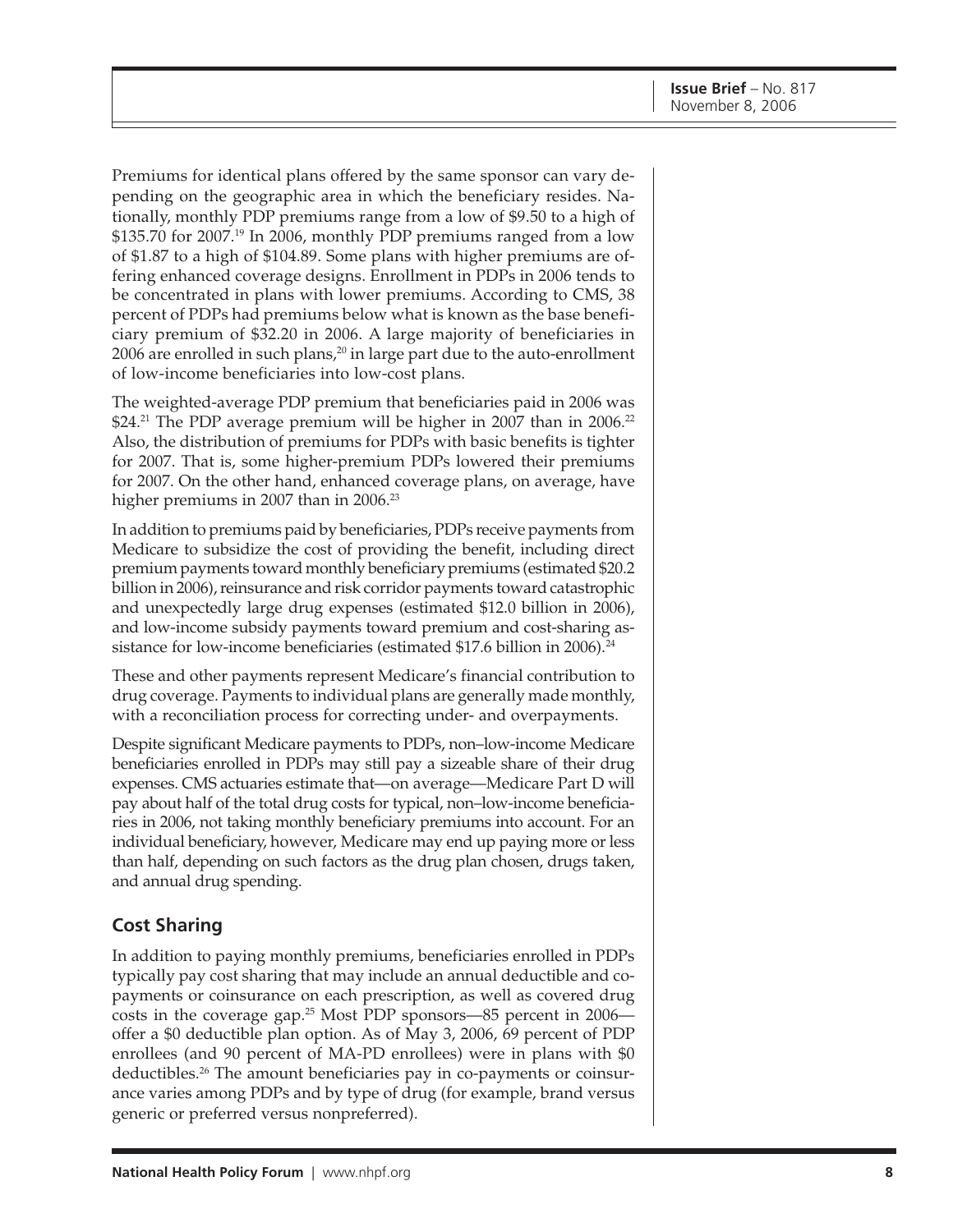Some PDPs offer partial coverage in the coverage gap. Most of these plans offer coverage of generic drugs only, although a few PDPs offer coverage of brand name drugs in the coverage gap as well. PDPs that provide coverage of brand name drugs in the coverage gap may experience selection effects; that is, beneficiaries with relatively high brand name drug needs may be more likely to enroll in them.

A Kaiser Family Foundation study found that most large, national PDPs have three tiers of cost sharing, as well as a specialty tier for very highpriced or specialty drugs.<sup>27</sup> The study found that the median co-payment for plans with a three-tier model in 2006 was \$5 for first-tier drugs, \$25 for second-tier drugs and \$53 for third-tier drugs. The coinsurance amount for the specialty tier among large national plans was most commonly 25 percent of the negotiated price for that drug, but many plans charged between 30 and 33 percent of the negotiated price for those drugs.

### **Formularies**

Virtually all PDPs use formularies, or lists of covered drugs, that effectively limit the number and type of drugs paid for by the plan. Formularies are used to steer enrollees to less expensive products, thereby keeping costs and premiums—down. Some products may be less expensive than others because of manufacturer rebates or price discounts negotiated on certain

products. Manufacturers of multiple-source drugs (that is, drugs for which there is a brand name or generic alternative available in the market) offer price discounts and/or rebates to PDPs in exchange for exclusivity or preferred status (which usually means lower cost sharing) on the formulary.<sup>28</sup> The competition among manufacturers to have their

drug, not their competitors' drugs, on the formulary and preferably on a lower cost-sharing tier, is a critical cost management tool. In most cases, manufacturers are willing to offer a lower price (or a higher discount) for a drug if its competitors' similar drugs are not included on the formulary. PDPs need to balance the lower prices attainable through the use of a more restrictive formulary with enrollees' desire to have more medicines (or popular ones) available to them.

In an effort to prevent PDPs from systematically discouraging beneficiaries with certain health conditions from enrolling, the MMA requires PDPs to offer a relatively broad range of drugs on their formularies. PDP formularies generally must include a minimum of two drugs in each clinical class and must include drugs that treat certain medical conditions. PDPs must cover all, or "substantially all" drugs in six "classes of clinical concern" identified by CMS: immunosuppressants, antidepressants, antipsychotics, anticonvulsants, antiretrovirals, and antineoplastics.29 In general, drugs in classes commonly used by Medicare beneficiaries may be included on higher formulary tiers (that is, they may have higher coinsurance or co-payments) only when an equivalent drug is included on a lower formulary tier. Together, these protections are intended to ensure

# **The competition among manufacturers to have their drug on the formulary and on a low cost-sharing tier, is a critical cost management tool.**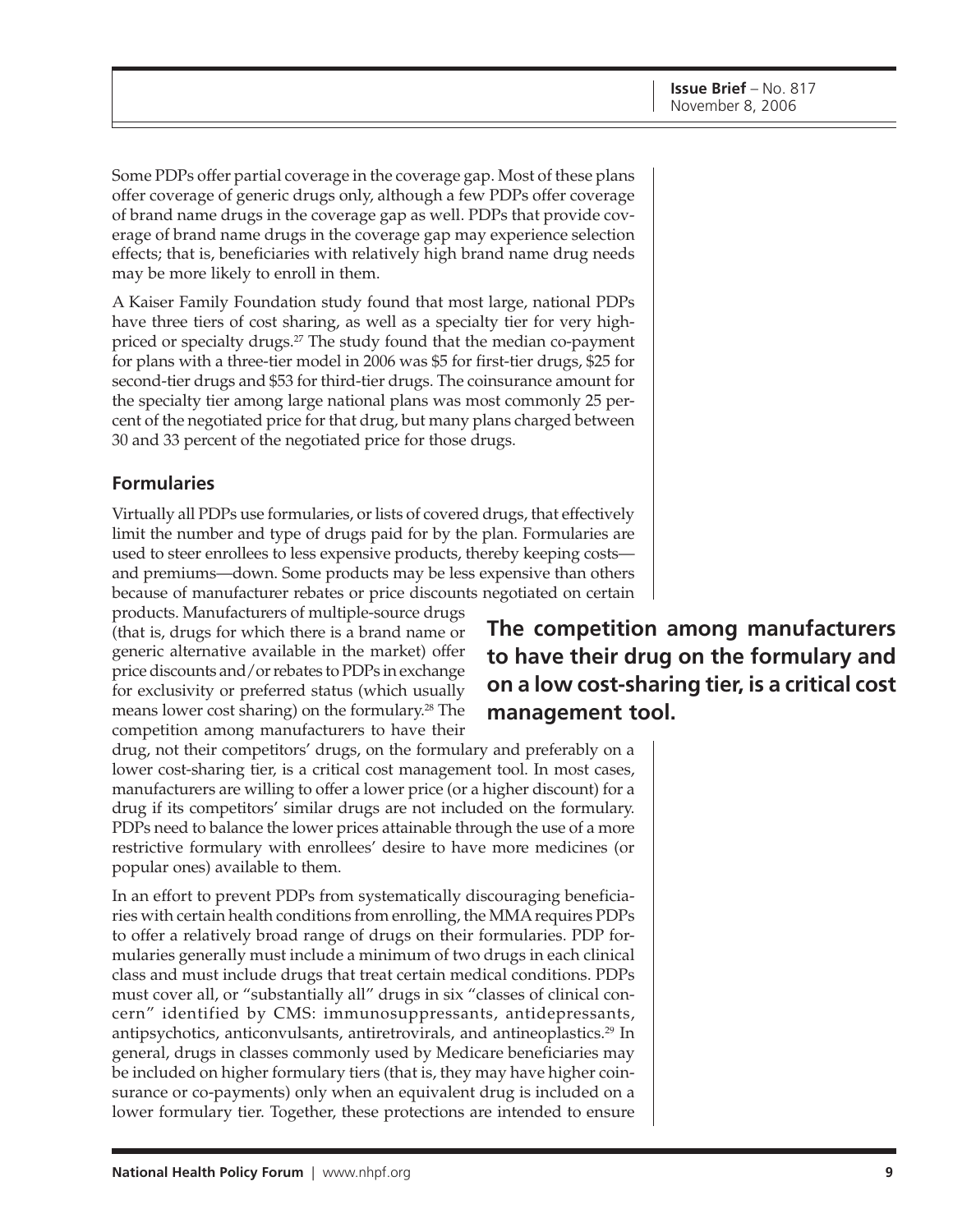that beneficiaries have access to a broad range of drugs, while also giving PDPs room to negotiate price discounts with manufacturers. Although coverage of the drugs detailed above is a requirement, PDPs have some latitude regarding the tier the drugs are on.

Research on PDP formularies indicates that there is a fair amount of variation in the number and type of drugs covered by PDPs. The Kaiser Family Foundation study noted above found that, among national PDPs, an average of 81 percent of brand name and generic drugs commonly used by beneficiaries were included on PDP formularies in 2006.30 The most restrictive formulary included in the study covered 64 percent of these drugs, whereas the least restrictive formulary included 97 percent of them. The study also indicated that inclusion of commonly used drugs varies depending on the class or category of the drug. For example, 90 percent of antidepressants are on the formularies studied, but only 60 percent of drugs known as proton pump inhibitors (used to treat certain gastrointestinal problems) are included. This difference in the number of drugs covered in various classes is sometimes the result of the requirements to cover drugs in certain classes, as described above. If there are alternative drugs available within the same cost-sharing tier, a lower number of drugs may or may not signal an access problem.

### **Negotiated Prices**

PDP sponsors negotiate rebates and discounts with drug manufacturers and dispensing fees with pharmacies. Together, these two negotiations contribute to the PDP's "negotiated price" for a drug.<sup>31</sup> Any coinsurance paid by the beneficiary is a percentage of the negotiated price. And, for beneficiaries with no coverage (in other words, paying 100 percent coinsurance) in the coverage gap, the amount paid in the coverage gap *is* the negotiated price. Therefore, the effectiveness of PDPs in negotiating with manufacturers and pharmacies directly affects how much beneficiaries pay for drugs. It is also one of the factors that may affect the beneficiary premium the PDP offers; better negotiated prices may mean lower premiums.

The negotiation between manufacturers and PDPs is among the most important determinants of the overall cost of the Medicare drug benefit as it is currently designed. Indeed, the MMA includes a "noninterference provision," which prohibits the Secretary of Health and Human Services from interfering in the negotiations between PDPs and manufacturers. This provision has been controversial, and its repeal has been discussed by some.

Repeal of the noninterference provision could pave the way for the Secretary to negotiate prices directly with manufacturers. But some believe that PDPs can conduct such negotiations more effectively than federal agencies, and that the current provision already results in the lowest prices. The Congressional Budget Office has reported that there would be no savings to Medicare if the noninterference provision was repealed.32 Others, however, believe that negotiations conducted by the Secretary would result in larger discounts on prescription drugs and lower prices to beneficiaries.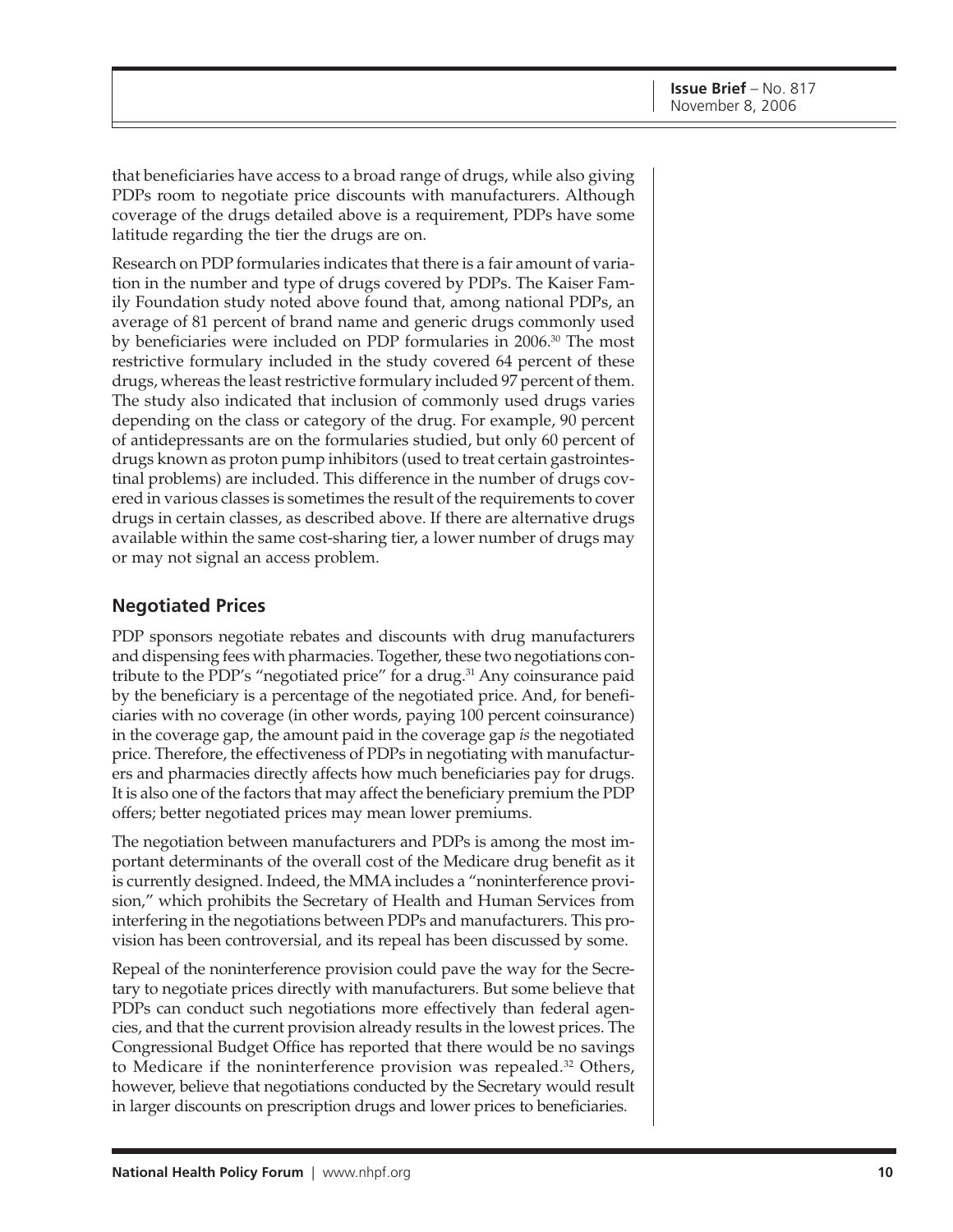The effect of the repeal would clearly depend on what statutory language would be inserted in its place. Permitting or requiring the Secretary to negotiate prices for all drugs, certain high-priced drugs, most-used drugs, or required minimum discounts are among the many possibilities. Who would negotiate pharmacy dispensing fees (the Secretary or PDP sponsors) would also be an issue. If all PDPs offered the same prices as nego-

tiated by the Secretary, competition among PDPs would no longer be based on the drug prices PDPs were able to negotiate. The basis for competition among PDPs would be less clear.

It is difficult to assess how the prices offered by PDPs compare to prices offered by private in-

surance or other sources of discounts. CMS studies of prices indicate that the lowest-cost PDPs tend to secure prices that are comparable to or better than third-party insurance plan prices for commonly used drugs.33 However, the results of comparative studies such as these can differ, depending on the drugs selected, the mix of generic and brand name drugs chosen, the plans used in the analysis, and whether the comparison is drug-specific or based on groups of drugs.

### **Drug Utilization Management Tools**

PDP sponsors, like virtually all insurers, commonly use protocols to manage drug costs, such as limiting the quantity of a dispensed drug, conducting prior authorization before a drug is dispensed, and/or requiring the enrollee to use lower-cost alternative medicines before approving payment for a higher-cost drug (step therapy). These tools can also be helpful in limiting drug-to-drug interactions, over- or underdosing, or side-effects. Knowing whether a particular drug is on a PDP's formulary is important, but knowing whether the drug is subject to utilization management tools is also key to determining access.

A commonly used utilization management tool is quantity limits (for example, placing limits on the amount of medication per prescription or limits on the number of prescriptions for a particular medication in a fixed time period). Quantity limits are easy to implement and relatively easy for beneficiaries to understand. According to a recent study, step therapy is used less often than quantity limits and is most commonly used on drugs such as proton pump inhibitors and certain drugs used to treat hypertension. Prior authorization (that is, requiring that the plan approve a particular drug before it is dispensed) is a tool used slightly less often than step therapy. Because prior authorization requires review by the PDP, it is an expensive utilization management tool likely reserved for more costly or perhaps risky therapies. For example, in the Kaiser study, 86 percent of tumor inhibitors examined were subject to prior authorization.

The types of utilization management tools and the extent to which they are used varies widely among PDPs.<sup>34</sup> Utilization management techniques are

# **The effect of the repeal of the noninterference provision would clearly depend on what statutory language would be inserted in its place.**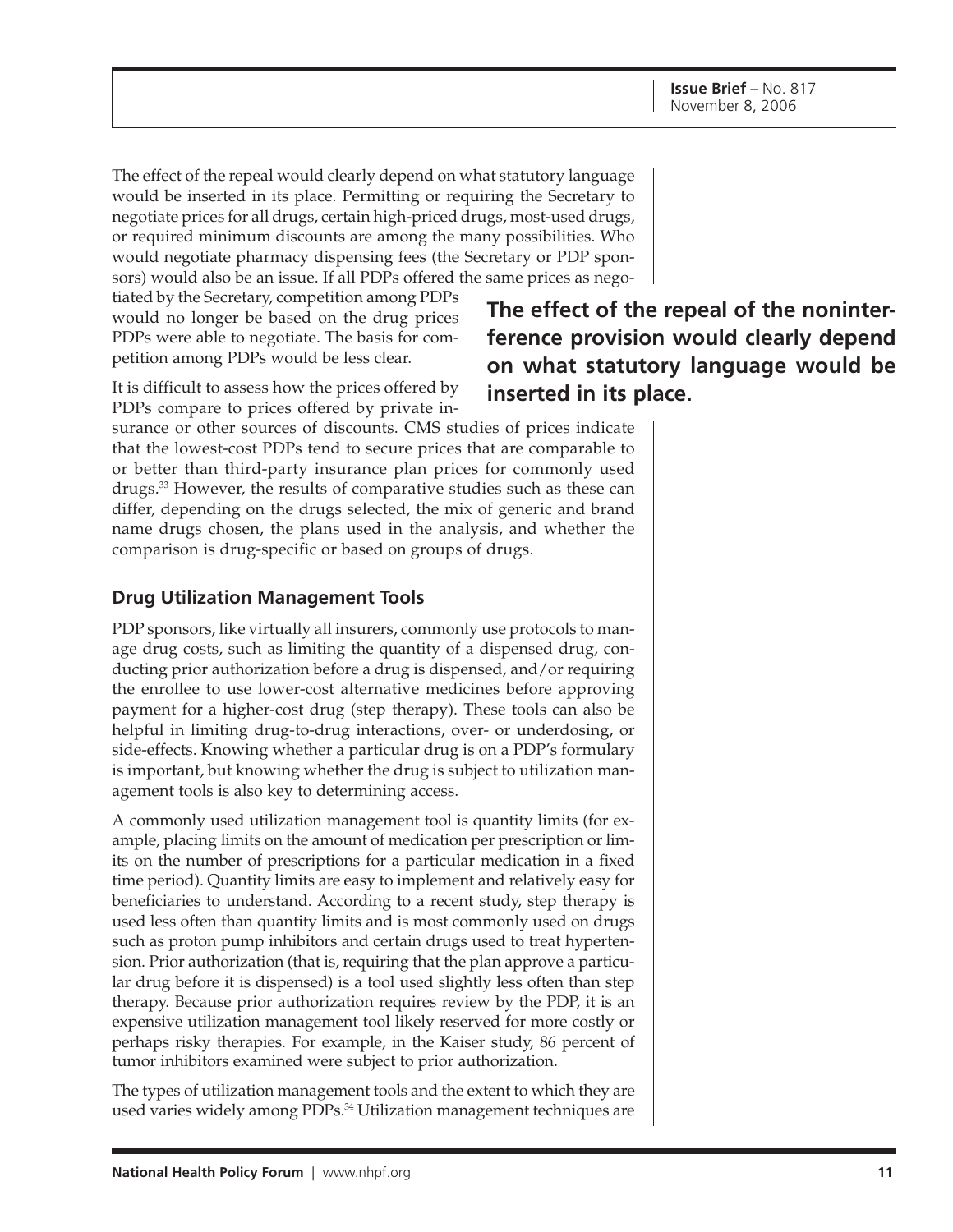more likely to be applied to brand name drugs than generic drugs, and they vary depending on the type of drug. About half of national PDPs use at least one technique on 5 out of 10 widely used brand name drugs.

### **Grievances, Coverage Determinations, and Appeals**

The MMA includes provisions for grievances, coverage determinations (including exceptions), and appeals procedures. PDPs must provide information about their exceptions and appeals procedures to beneficiaries who enroll in the plan.

**Grievances** are complaints by an enrollee about the PDP that do not involve a coverage issue. A grievance may include a complaint about facts in marketing materials or complaints about a rude employee. A PDP's decision on a grievance is final; there is no appeals process for a grievance.

**Coverage determinations** are intended to provide a straightforward way for PDP enrollees to obtain medically necessary drugs that are not on the PDP's formulary or to obtain drugs at a more favorable cost-sharing level. PDPs grant **exceptions** to formulary rules when the plan determines that it is medically appropriate to do so. PDPs must make a determination on an exceptions request as expeditiously as possible, but no later than 72 hours after the request has been made. For enrollees with serious health conditions, an expedited decision must be made within 24 hours. If a plan denies an exceptions request, the enrollee or his or her representative (in some cases, the prescribing physician) may **appeal** the plan's decision. If at any point in the process the enrollee receives a favorable decision, the appeals process ends. A beneficiary may appeal a plan's decision to the following parties (in successive order): the PDP, an independent review entity, a Medicare administrative law judge, the Medicare Appeals Council, and federal district court.

The number of appeals and grievances a PDP experiences may be an indication of a larger problem within a plan or across plans. A large number of appeals or grievances, particularly if clustered around a particular issue, may signal a problem with clarity of marketing material, for example, or it may indicate that a PDP is not providing a clear rationale for not covering a particular drug. Some have argued that the processes for grievances, coverage determinations, and appeals are too difficult for Medicare beneficiaries to navigate, particularly for those with cognitive impairments.

The data released by CMS on the overall magnitude of appeals and grievances to date indicate that a small number of grievances and appeals have been filed relative to the number of claims filed.<sup>35</sup> It remains to be seen whether this small number is due to enrollee satisfaction with plans or a lack of knowledge of the procedures and options available for disputing an issue.

## **Additional Benefits for Low-Income Beneficiaries**

Medicare contributes to the cost of the prescription drug benefit for all enrolled beneficiaries, with higher contributions (subsidies) made on behalf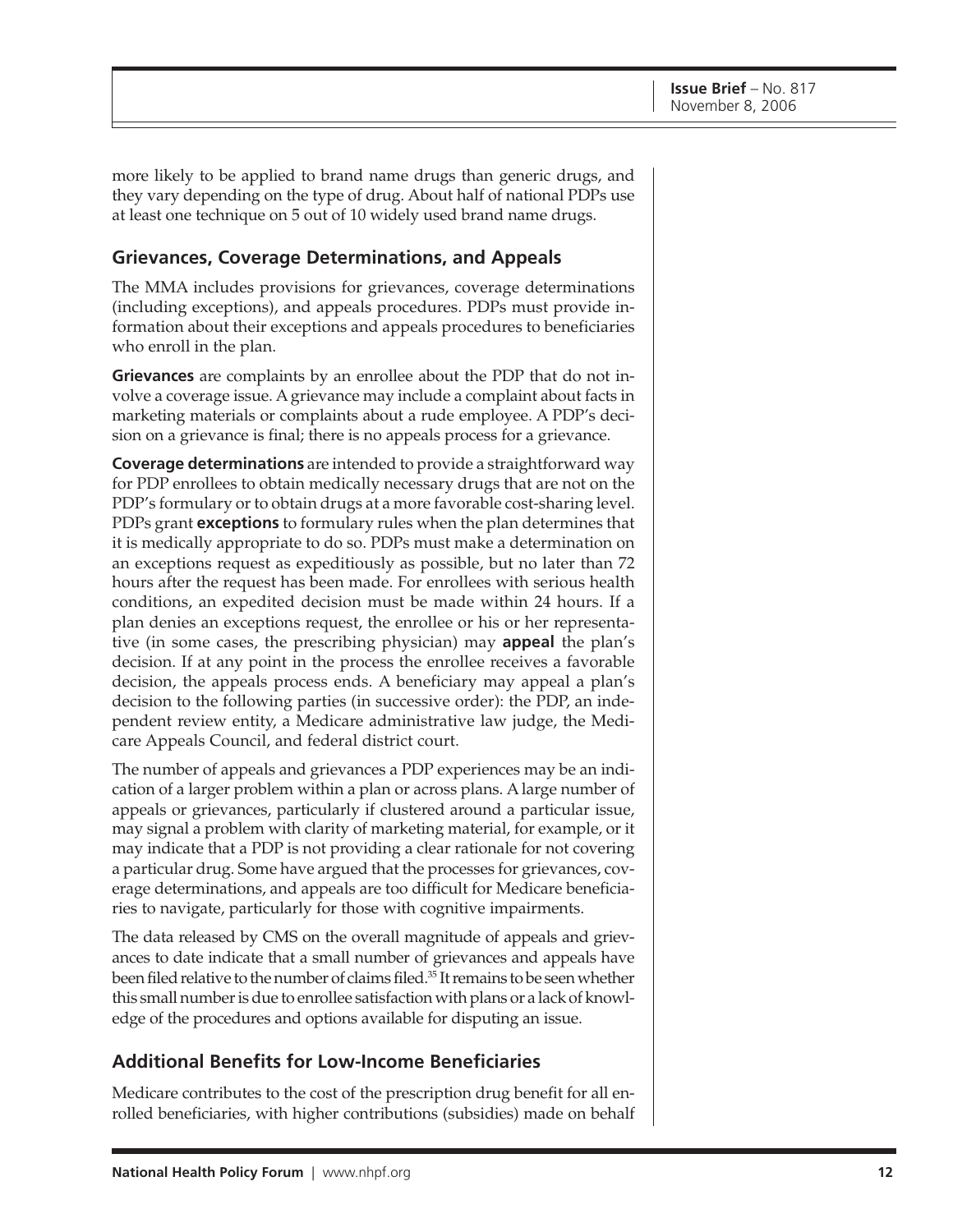of low-income beneficiaries. Medicare pays for additional benefits for lowincome Medicare beneficiaries with incomes below 150 percent of the federal poverty level (\$14,700 for an individual in 2006) and meeting certain asset requirements. As stated earlier, almost half of beneficiaries enrolled in PDPs are low-income individuals. Figure 3 summarizes the additional benefits low-income beneficiaries receive, by income and asset level.

#### **FIGURE 3 The Low-Income Subsidy: Extra Assistance in 2006 for Beneficiaries with Limited Means**

Over 13 million Medicare beneficiaries have annual incomes of less than 150 percent of the federal poverty level *(\$14,700 for an individual)* and meet certain asset requirements, making them eligible for financial help with their Part D premiums, deductibles, and co-pays. The amount of assistance available depends on the income and asset levels of the beneficiary.

|                                                    |                      |                                            |                      | <b>BENEFICIARY GROUPS</b>                                     |                                 |
|----------------------------------------------------|----------------------|--------------------------------------------|----------------------|---------------------------------------------------------------|---------------------------------|
|                                                    |                      | <b>Full Benefit Dual Eligibles*</b>        |                      | <b>Non-Full Benefit Dual Eligibles</b>                        |                                 |
| Income                                             |                      | $\leq 100\%$ FPL $\frac{1}{1} > 100\%$ FPL |                      | $<$ 135% FPL                                                  | >135% to 150% FPL               |
| <b>Assets</b> [Individual<br>Couple                | $N/A^{\dagger}$      | $N/A^{\dagger}$                            | \$6,000<br>\$9,000   | $>$ \$6,000 but $\leq$ \$10,000<br>$> $9,000$ but $< $20,000$ | $\leq$ \$10,000<br>$<$ \$20,000 |
| <b>Premium Subsidy (%)</b>                         | $100\%$ <sup>‡</sup> | $100\%$ <sup>‡</sup>                       | $100\%$ <sup>‡</sup> | $100\%$ <sup>‡</sup>                                          | Partial (see "Sliding Scale")   |
| <b>Deductible</b>                                  | None                 | None                                       | None                 | \$50                                                          | \$50                            |
| Copay (generic/brand) <sup>§</sup>                 | $$1/$ \$3            | $$2/$ \$5                                  | $$2/$ \$5            | 15% coinsurance                                               | 15% coinsurance                 |
| <b>Above Catastrophic</b><br>$Limit?$ <sup>1</sup> | No cost<br>sharing   | No cost<br>sharing                         | No cost<br>sharing   | $$2/$ \$5 co-pay                                              | $$2/$ \$5 co-pay                |

#### **Premium Subsidies Taper Off for Dual Eligibles with Larger Incomes**

For beneficiaries with incomes at or above 135% FPL and with assets valued above \$10,000 *(for an individual, or \$20,000 for a couple)*, the amount of premium subsidy decreases. Beneficiaries with incomes at or above 150% FPL receive no drug plan premium subsidy.

#### **Sliding Scale: Partial Premium Subsidies**



- \* *Individuals who are not living in an institution. Institutionalized dual eligibles are exempt from all cost sharing.*
- † *Asset tests vary by state for full-benefit dual eligibles.*
- ‡ *No premium is required if the individual selects a PDP with a premium less than or equal to the low-income benchmark.*
- § *Co-payment and deductible amounts are indexed in future years.*
- ¶ *The catastrophic limit is defined as the point at which an individual has spent \$3,600 out of pocket on covered drugs in 2006. Because the beneficiaries described here pay low or no co-pays or coinsurance, the vast majority will never reach the catastrophic limit.*

*Source: CMS-4068-F,* Federal Register*, January 28, 2005, pp. 4388–4389.*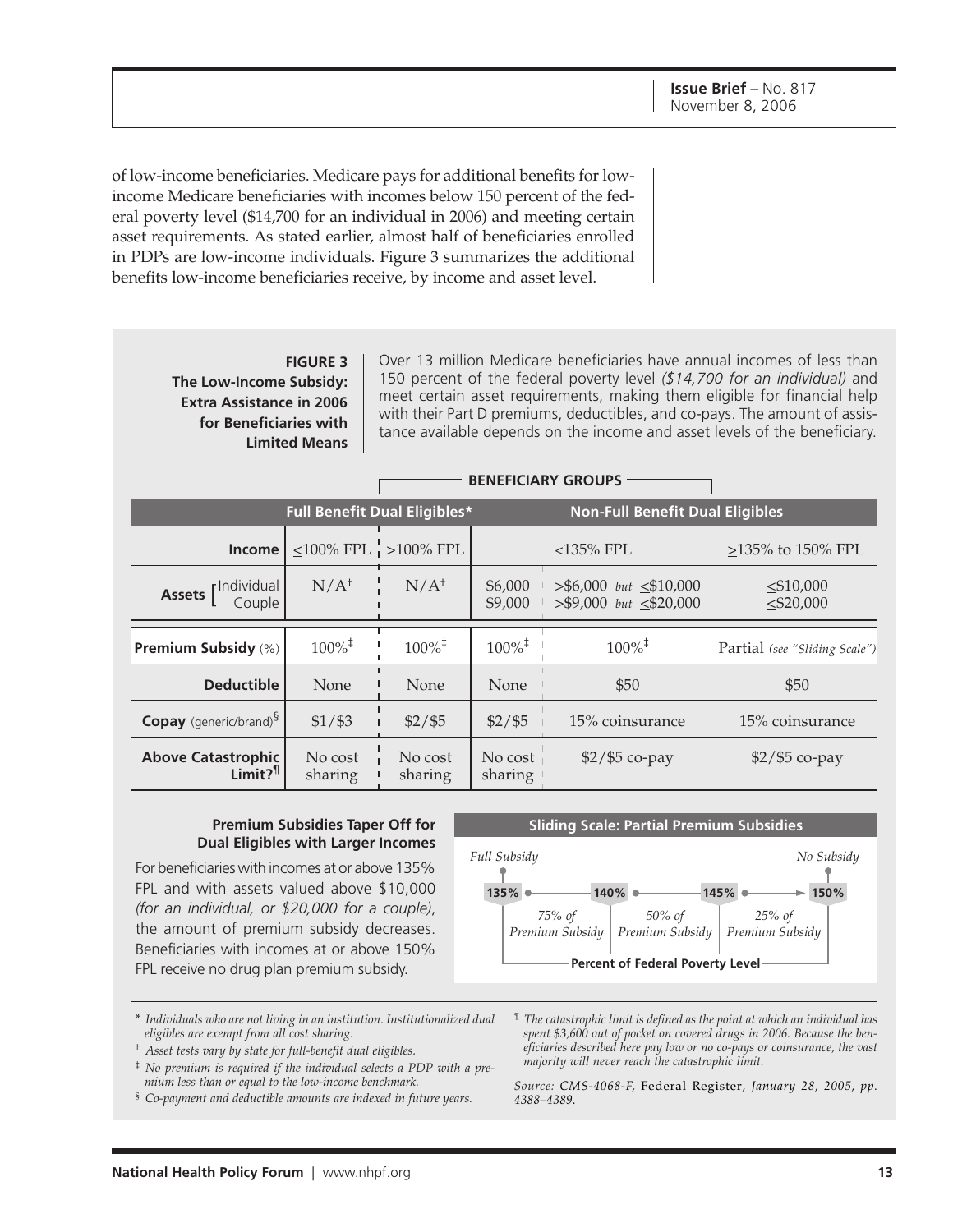Most beneficiaries qualifying for low-income assistance receive a premium subsidy that pays the monthly beneficiary premium for plans with belowaverage premiums. Some low-income beneficiaries who are not dually eligible for both Medicare and Medicaid or who have assets pay a portion of the premium. For 2007, most low-income beneficiaries will be able to choose among 15 to 22 PDPs with \$0 premium. Low-income beneficiaries also pay reduced cost sharing (including lower or no co-pays and deductibles).

The Medicare drug benefit is a comprehensive and relatively generous benefit for most low-income beneficiaries, particularly those dually eligible for both Medicare and Medicaid. For 2006, Medicare will have paid for an average of about 96 percent of drug spending for low-income beneficiaries, and 98 percent for dual eligibles.

# **CONCLUSION**

A healthy dose of skepticism accompanied passage of the Medicare drug benefit in 2003. Some questioned whether private plans would participate, others questioned whether implementation would be consistent with statutory deadlines or smooth. Implementation initially was marred by computer and other glitches that led to uncertainty around coverage for many beneficiaries, particularly low-income beneficiaries. Anecdotal reports of beneficiaries leaving pharmacies without needed drugs caused serious concern, and, more recently, some beneficiaries have had trouble with monthly premiums being deducted correctly from their Social Security checks. There were a number of computer, financial, and other issues involving states and the transition of low-income beneficiary drug coverage from Medicaid to Medicare. CMS worked to address these and a number of other issues throughout the first year of the program.

On the other hand, participation by private plans in Part D has far exceeded expectations in 2006 and 2007. Concerns about insufficient plan participation are a faded memory. Beneficiary satisfaction seems reasonably high, and beneficiary premiums and overall program expenditures will be lower than expected for 2006 and 2007. As the second year of this benefit begins, it is too soon to make an accurate assessment of the overall success of the new program. Time, and continued analyses of its major features, will tell.

# **ENDNOTES**

1. Mark McClellan, Centers for Medicare & Medicaid Services (CMS), testimony before the Committee on Ways and Means, U.S. House of Representatives, June 14, 2006, p. 7; available at [www.cms.hhs.gov/HearingsTestimony/Downloads/0614FinalTestimony.pdf.](http://www.cms.hhs.gov/HearingsTestimony/Downloads/0614FinalTestimony.pdf)

2. A PDP sponsor that is not licensed by a state in which it wishes to operate may request a waiver of licensure requirements from the Secretary of Health and Human Services (HHS). The waiver applies for a limited period, and the potential PDP must meet certain requirements, including solvency. Concerns have been raised regarding licensure waivers, and the adequacy of consumer protections when federal law pre-empts state law in this area.

**Endnotes** / continued ➤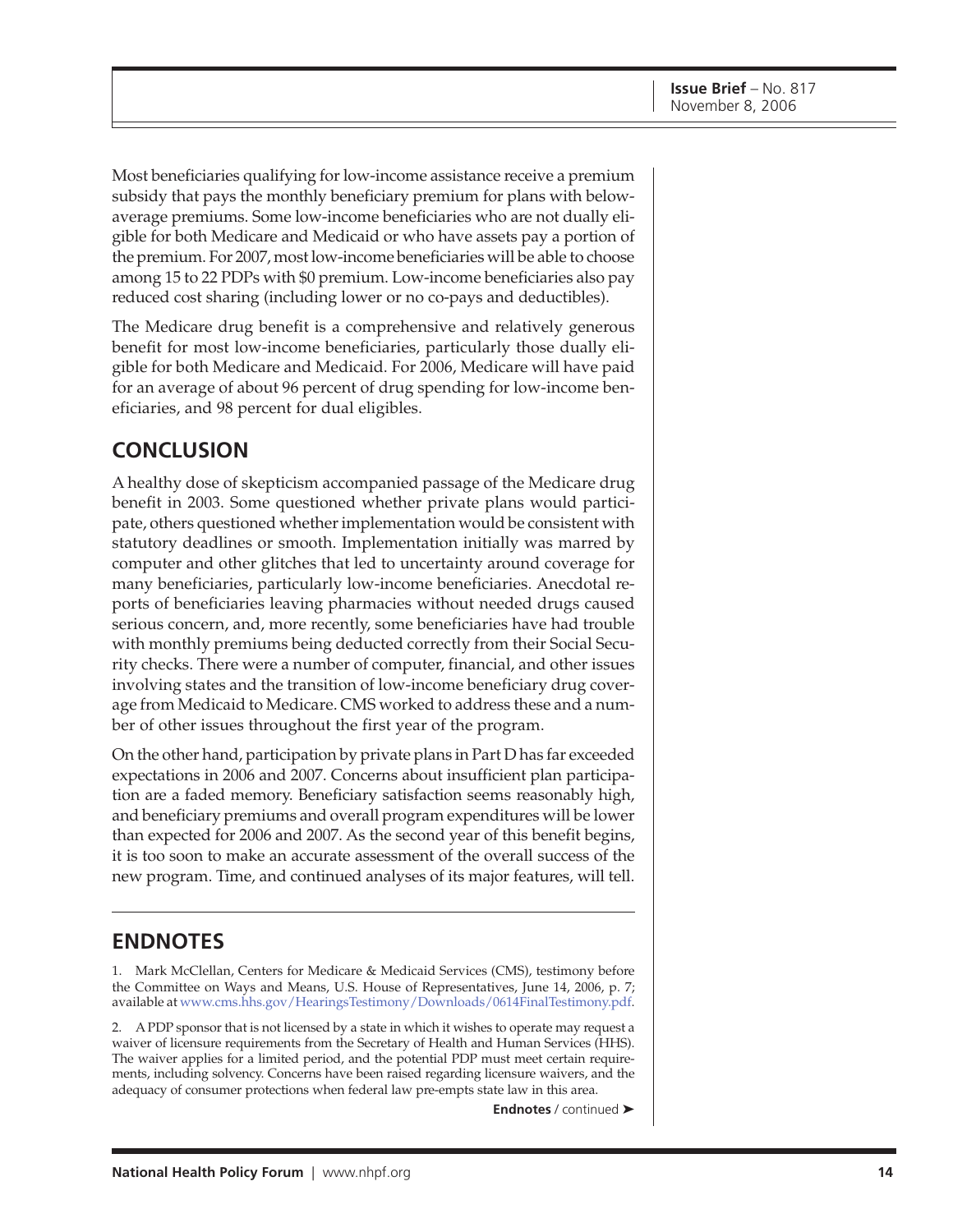#### **Endnotes** / continued

3. HHS, "Landscape of Local Plans State-By-State Breakdown," updated October 17, 2006; available at [www.medicare.gov/medicarereform/local-plans-2007.asp.](http://www.medicare.gov/medicarereform/local-plans-2007.asp)

[4. A map indicating the 34 geographic regions may be found at www.cms.hhs.gov/](http://www.cms.hhs.gov/PrescriptionDrugCovGenIn) PrescriptionDrugCovGenIn.

5. For purposes of this issue brief, "actuarially equivalent" plans also include plans that CMS refers to as "basic alternative" benefit plans.

6. The standard benefit may have cost sharing below the initial coverage limit that is actuarially equivalent to 25 percent.

7. Not all drug spending counts toward TrOOP spending. Actual out-of-pocket spending by the beneficiary and some qualified state programs counts toward TrOOP, but payments made by other insurers or third parties generally do not count toward TrOOP spending.

8. Cost sharing in the catastrophic range can be actuarially equivalent to these figures. The benefit parameters cited here for 2006 are updated annually by the Medicare actuary. For 2007, if the deductible is \$265, the initial coverage limit is \$2400, and the out-of-pocket threshold is \$3850, then spending at the out-of pocket-threshold would be \$5451.25 and copayments in the catastrophic coverage range would be \$2.15 and \$5.35.

9. Medicare Payment Advisory Commission (MedPAC), *Report to the Congress: Increasing the Value of Medicare*[, June 2006; available at www.medpac.gov/publications/](http://www.medpac.gov/publications/congressional_reports/Jun06_EntireReport.pdf) congressional\_reports/Jun06\_EntireReport.pdf.

10. MedPAC, "Part D: Trends in enrollment and payment issues," staff presentation to the [Commission, October 5, 2006, pp. 268–297; transcript available at www.medpac.gov/](http://www.medpac.gov/public_meetings/transcripts.cfm?sid=3&subid=0) public\_meetings/transcripts.cfm?sid=3&subid=0.

11. MedPAC, *Report to the Congress: Increasing the Value of Medicare*, p. 155.

12. MedPAC, "Part D: Trends in enrollment and payment issues."

13. Kaiser Family Foundation, "Chartpack: Seniors' Early Experiences with Their New Medicare Drug Plans," July 2006; available at [www.kff.org/kaiserpolls/7546.cfm.](http://www.kff.org/kaiserpolls/7546.cfm)

[14. CMS enrollment figures as of April 27, 2006; available at www.cms.hhs.gov/](http://www.cms.hhs.gov/PrescriptionDrugCovGenIn/02_EnrollmentData.asp) PrescriptionDrugCovGenIn/02\_EnrollmentData.asp.

15. For more in-depth information on the effect of Part D on low-income individuals, please see Mary Ellen Stahlman, "A Closer Look at the Medicare Part D Low-Income Benchmark Premium: How Low Can It Go?" National Health Policy Forum, Issue Brief 813, August 2, 2006; available at [www.nhpf.org/pdfs\\_ib/IB813\\_LowIncomeBenchmark\\_08-02-06.pdf.](http://www.nhpf.org/pdfs_ib/IB813_LowIncomeBenchmark_08-02-06.pdf)

16. "Over 38 Million People With Medicare Now Receiving Prescription Drug Coverage," [news release, HHS, June 14, 2006; available at www.hhs.gov/news/press/2006pres/](http://www.hhs.gov/news/press/2006pres/20060614.html) 20060614.html.

17. The Secretary of HHS is authorized to conduct demonstrations involving Medicare payment under 42 U.S.C. Section 1395b-1(a)(1)(A). Medicare Part D demonstration authority is included under section 1860D-42(b) of the MMA.

18. Sol Mussey, "Release of the 2007 Part D National Average Monthly Bid Amount, the Medicare Part D Base Beneficiary Premium, the Part D Regional Low-Income Premium Subsidy Amounts, and the Medicare Advantage Regional Benchmarks," note to Medicare Advantage organizations, Medicare prescription drug plan sponsors, and other interested [parties, August 15, 2006; available at www.cms.hhs.gov/medicareadvtgspecratestats/](http://www.cms.hhs.gov/medicareadvtgspecratestats/Downloads/ptcd2007_20060815.pdf) Downloads/ptcd2007\_20060815.pdf.

19. Several plans in Puerto Rico offer lower premiums (\$1.90 to \$8.40). Excluding one company that offers a \$135.70 premium, the premium range for the 50 states and the District of Columbia would be \$9.50 to \$110.30.

20. Mark B. McClellan, "Implementation of the Medicare Prescription Drug Benefit," testimony before the Committee on Ways & Means, Subcommittee on Health, U.S. House of Representatives, May 3, 2006, pp. 23–24; available at [www.hhs.gov/asl/testify/t060503a.html.](http://www.hhs.gov/asl/testify/t060503a.html)

21. "Over 38 Million People," HHS, June 14, 2006.

**Endnotes** / continued ➤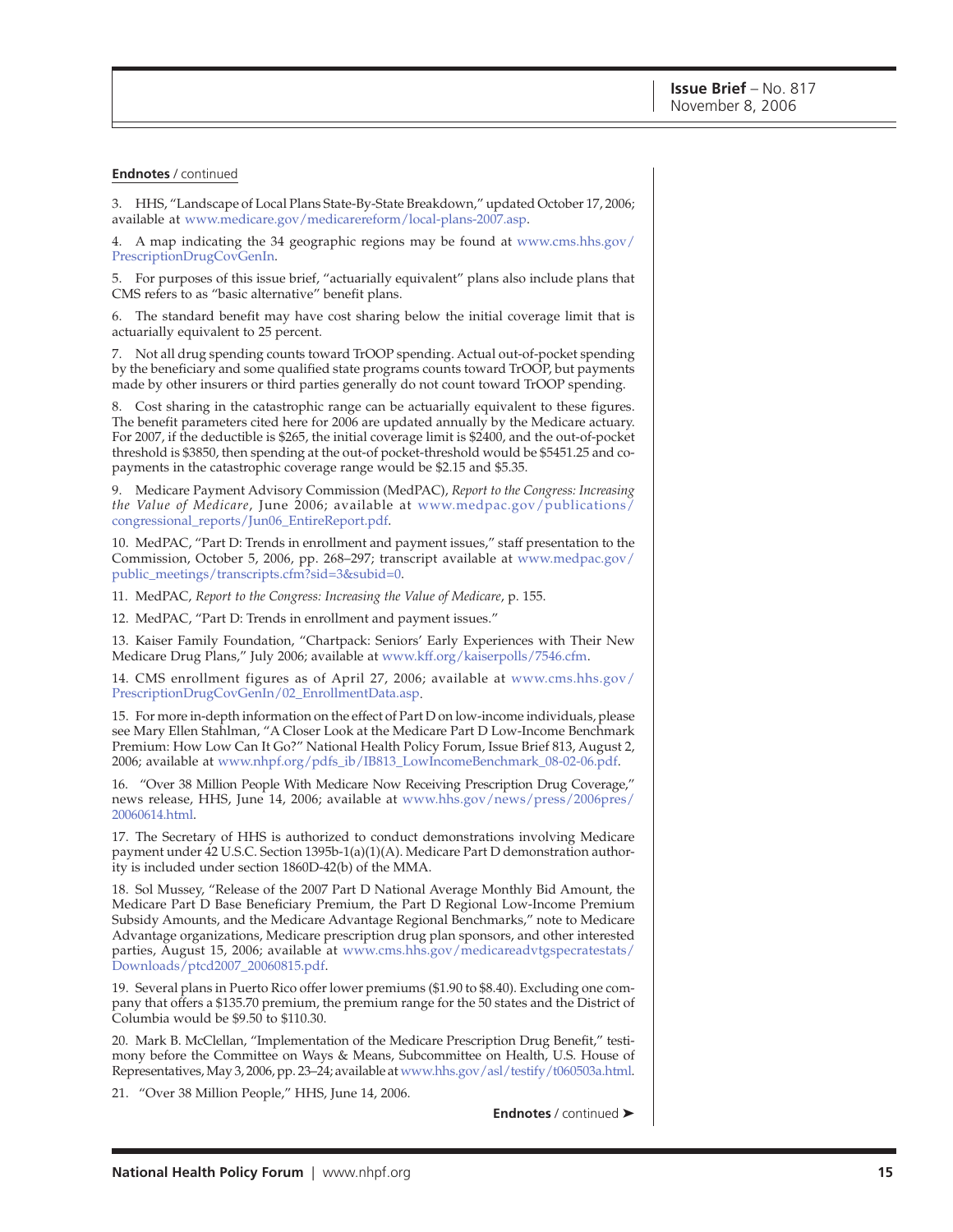**Endnotes** / continued

22. CMS has indicated that the (weighted) average 2007 premium for PDPs and MA-PDs together will be about \$24. Because MA-PDs generally have lower premiums than PDPs (including many plans with \$0 premiums), we know that the average 2007 PDP premium will be higher than in 2006. "Medicare Releases Data on 2007 Drug Plan Options," news [release, HHS, September 29, 2006, available at www.hhs.gov/news/press/2006pres/](http://www.hhs.gov/news/press/2006pres/20060929.html) 20060929.html; and "National Benchmark Shows Impact of Strong Competitive Bidding and Smart Beneficiary Choices," news release, CMS, August 15, 2006, available at [www.cms.hhs.gov/apps/media/press/release.asp?Counter=1945.](http://www.cms.hhs.gov/apps/media/press/release.asp?Counter=1945)

23. MedPAC, "Part D: Trends in enrollment and payment issues," pp. 281–282.

24. *2006 Annual Report of the Boards of Trustees of the Federal Hospital Insurance and Federal Supplementary Medical Insurance Trust Funds*, May 1, 2006, p. 151; available at [www.cms.hhs.gov/ReportsTrustFunds.](http://www.cms.hhs.gov/ReportsTrustFunds)

25. A few PDPs offer coverage of generic and/or brand name drugs in the coverage gap.

26. McClellan, testimony, May 3, 2006.

27. Jack Hoadley *et al.*, "An In-Depth Examination of Formularies and Other Features of [Medicare Drug Plans," Kaiser Family Foundation, April 2006; available at www.kff.org/](http://www.kff.org/medicare/7489.cfm) medicare/7489.cfm.

28. In limited instances, a beneficiary may have access to a drug not on a plan's formulary by requesting coverage through the plan's appeal process. A drug on a higher tier may also be available to a beneficiary for the lower cost sharing associated with a preferred drug if the beneficiary successfully appeals.

29. CMS's formulary guidance refers to "all or substantially all" drugs in these six classes. Drugs that may be excluded are: a drug that is identical to another drug already covered, the extended-release form of a drug when the immediate-release version is included, products with the same active ingredient, and interchangeable forms of the drug (for example, tablets versus caplets). For more information, see CMS, "Formulary Guidance," updated May 4, 2006; available at [www.cms.hhs.gov/Pharmacy/07\\_Formulary%20Guidance.asp.](http://www.cms.hhs.gov/Pharmacy/07_Formulary%20Guidance.asp)

30. Hoadley *et al.*, "An In-Depth Examination." This report also includes near-national PDPs, that is, PDP organizations with plans in nearly every region of the country.

31. The negotiated price may or may not represent the actual ingredient price negotiated because PDPs may use rebate or other price concession dollars to reduce the monthly beneficiary premium or offset other costs of the benefit.

32. Douglas Holtz-Eakin, CBO, "Estimate of the Effect of Striking the "Noninterference" Provision as Added by P.L. 108-173, the Medicare Prescription Drug, Improvement, and Modernization Act of 2003," letter to the Honorable William H. Frist, U.S. Senate, January 23, 2004, available at [www.cbo.gov/showdoc.cfm?index=4986&sequence=0;](http://www.cbo.gov/showdoc.cfm?index=4986&sequence=0) and Douglas Holtz-Eakin, CBO, "Authority to Negotiate Prices for Single-Source Drugs for Medicare Beneficiaries," letter to the Honorable Ron Wyden, U.S. Senate, March 3, 2004, available at [www.cbo.gov/showdoc.cfm?index=5145&sequence=0.](http://www.cbo.gov/showdoc.cfm?index=5145&sequence=0)

33. CMS, "Medicare Drug Coverage Provides Significant Price Discounts and Savings – [Updated Fact Sheet," September 21, 2006; available at www.cms.hhs.gov/apps/media/](http://www.cms.hhs.gov/apps/media/press/release.asp?Counter=1970) press/release.asp?Counter=1970. CMS studies of prices are posted on the Medicare Prescription Drug Plan Finder section of the CMS Web site at [www.medicare.gov/MPDPF.](http://www.medicare.gov/MPDPF)

34. Hoadley *et al*., "An In-Depth Examination."

35. CMS, "Part D Reconsideration Appeals Data," fact sheet, September 21, 2006; available at [www.cms.hhs.gov/apps/media/press/release.asp?Counter=1972.](http://www.cms.hhs.gov/apps/media/press/release.asp?Counter=1972)

#### **NATIONAL HEALTH** POLICY **FORUM**

*The National Health Policy Forum is a nonpartisan research and public policy organization at The George Washington University. All of its publications since 1998 are available online at [www.nhpf.org.](http://www.nhpf.org)*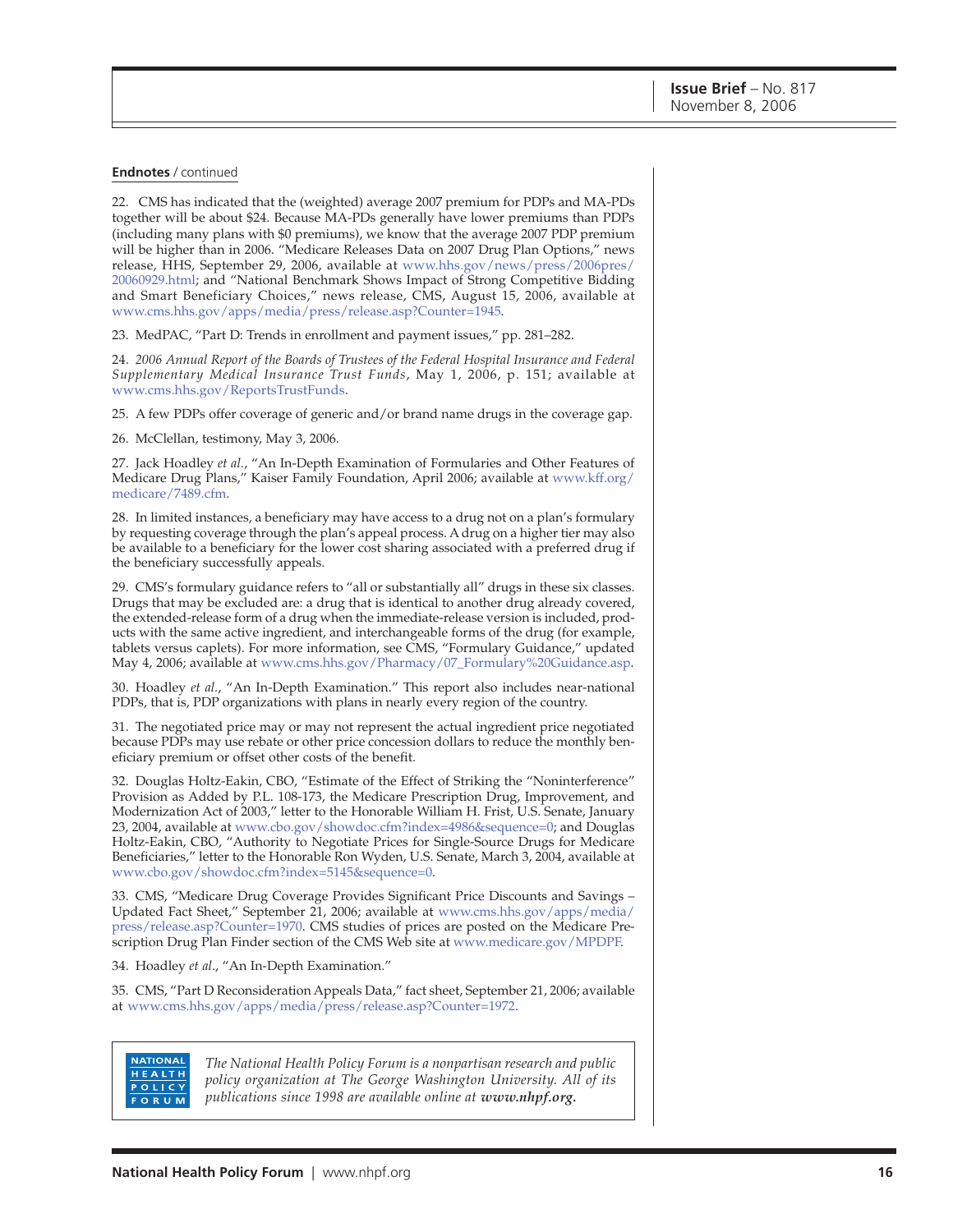|                          |                                                                                    |                    |                 | <b>APPENDIX 1:</b>                                             |             | Stand-Alone Medicare Prescription Drug Plans, 2006 |                     |                |                            |                          |                                                                                                                            |                            |
|--------------------------|------------------------------------------------------------------------------------|--------------------|-----------------|----------------------------------------------------------------|-------------|----------------------------------------------------|---------------------|----------------|----------------------------|--------------------------|----------------------------------------------------------------------------------------------------------------------------|----------------------------|
|                          |                                                                                    | No.of              |                 |                                                                |             | Premiums (No. of Plans)                            |                     |                | Deductibles (No. of Plans) |                          | Low-Income<br><b>Benchmark</b>                                                                                             |                            |
| Region                   | <b>States</b>                                                                      | Plans              | No. of<br>Orgs. | Premiums<br>Range of                                           | 50.90       | ၜၟ<br>စ္က<br>-1<br>\$20                            | $\frac{40}{7}$<br>۰ | 0<br><b>SA</b> | 199<br>п.<br>\$50          | 250<br>-1<br>\$200       | Premium (LIBP)                                                                                                             | No. of Plans<br>Below LIBP |
|                          | ME, NH                                                                             | $\overline{4}$     | $\overline{1}$  | 65.39<br>\$19.60                                               |             | S                                                  | ဖ                   | S<br>$\sim$    | m                          | 4                        | 36.09<br>$\leftrightarrow$                                                                                                 | $\frac{8}{1}$              |
| $\sim$                   | CT, MA, RI, VT                                                                     | 45                 | $\overline{1}$  | 65.58<br>$\overline{\phantom{a}}$<br>\$7.32                    | 4           | 27                                                 | $\overline{4}$      | 29             | $\infty$                   | m                        | 30.27<br>$\leftrightarrow$                                                                                                 | $\frac{6}{2}$              |
| m                        | $\geq$                                                                             | $\overline{4}$     | 20              | 85.02<br>\$4.10                                                | G           |                                                    | 4                   | 26             | m                          | 9                        | m<br>29.83<br>$\rightarrow$                                                                                                | 20                         |
| 4                        | $\geq$                                                                             | 45                 | $\frac{8}{1}$   | 66.53<br>\$4.43                                                | 4           |                                                    | 14                  | 26             | m                          | ဖ                        | ِس<br>س<br>$\overline{3}$<br>$\Theta$                                                                                      | $\overline{1}$             |
| LO <sub>1</sub>          | DE, MD, DC                                                                         | $\frac{8}{3}$      | 20              | 68.91<br>\$6.44                                                | m           | LN                                                 | 20                  | 27             | m                          | $\infty$                 | $\frac{6}{4}$<br>33.<br>$\rightarrow$                                                                                      | $\overline{0}$             |
| G                        | PA, WV                                                                             | 53                 | 22              | 68.61<br>\$10.14                                               | $\sim$      | 26                                                 | FU<br>$\sim$        | $\overline{5}$ | L                          | $\overline{\phantom{0}}$ | 59<br>32.<br>$\rightarrow$                                                                                                 | 20                         |
| $\overline{\phantom{0}}$ | ≶                                                                                  | 42                 | $\overline{1}$  | 68.61<br>\$8.81                                                | $\sim$      | 23                                                 | $\overline{1}$      | 24             | m                          | S                        | 34.42<br>$\rightarrow$                                                                                                     | 20                         |
| $\infty$                 | $\frac{C}{Z}$                                                                      | 39                 | $\overline{1}$  | 65.03<br>\$13.27                                               | $\sim$      | $\frac{8}{10}$                                     | $\overline{0}$      | 23             | m                          | m                        | 36.30<br>$\leftrightarrow$                                                                                                 | $\overline{1}$             |
| G                        | SC                                                                                 | $\frac{1}{2}$      | $\overline{0}$  | 69.72<br>\$16.57                                               |             | 26                                                 | $\overline{0}$      | Б<br>$\sim$    | m                          | $\infty$                 | 34.88<br>↔                                                                                                                 | 20                         |
| $\overline{1}$           | $\mathfrak{F}$                                                                     | $\frac{1}{2}$      | $\overline{1}$  | 73.17<br>$\mathbf{I}$<br>\$17.91                               |             | 26                                                 | $\frac{6}{1}$       | IJ<br>$\sim$   | ന                          | m                        | 33.15<br>$\leftrightarrow$                                                                                                 | 20                         |
| $\Xi$                    | 군                                                                                  | $\ddot{4}$         | $\frac{8}{1}$   | 104.89<br>$\mathbf{I}$<br>\$10.35                              | 4           | 20                                                 | 20                  | 26             | LO                         | m                        | S.<br>29.<br>$\rightarrow$                                                                                                 | σ                          |
| $\overline{2}$           | AL, TN                                                                             | 42                 | $\overline{1}$  | 69.98<br>$\overline{1}$<br>\$14.08                             |             | 22                                                 | $\overline{0}$      | 24             | $\sim$                     | 9                        | 32.33<br>↔                                                                                                                 | $\overline{c}$             |
| $\frac{1}{2}$            | $\bar{z}$                                                                          | $\frac{4}{3}$      | $\overline{1}$  | 65.69<br>$\mathbf{I}$<br>\$13.75                               |             | 24                                                 | $\frac{6}{1}$       | 24             | $\sim$                     | $\overline{4}$           | 33.22<br>$\leftrightarrow$                                                                                                 | $\frac{8}{2}$              |
| $\overline{4}$           | $\overline{5}$                                                                     | $\ddot{4}$         | $\frac{8}{10}$  | 68.05<br>1<br>\$14.43                                          | m           | W<br>$\sim$                                        | $\frac{8}{10}$      | 26             | m                          | m                        | 30.69<br>$\rightarrow$                                                                                                     | $\overline{1}$             |
| $\overline{15}$          | IN, KY                                                                             | $\frac{1}{2}$      | $\overline{1}$  | 70.72<br>-1<br>\$12.30                                         |             | $\overline{2}1$                                    | $\overline{21}$     | 26             | m                          | 4                        | 35.69<br>$\rightarrow$                                                                                                     | $\overline{0}$             |
| $\frac{6}{5}$            | $\overline{\mathsf{S}}$                                                            | $\frac{4}{6}$      | $\overline{1}$  | 63.23<br>т<br>\$11.42                                          | 4           | Б<br>$\sim$                                        | $\overline{1}$      | $\approx$      | m                          | m                        | 31.27<br>$\rightarrow$                                                                                                     | 20                         |
| 17                       | $\equiv$                                                                           | $\frac{1}{2}$      | $\frac{6}{1}$   | 65.04<br>$\mathbf{I}$<br>\$13.32                               |             | 26                                                 | $\frac{6}{1}$       | 26             | 4                          | m                        | 31.60<br>$\rightarrow$                                                                                                     | 20                         |
| $\frac{8}{2}$            | <b>SM</b>                                                                          | $\overline{4}$     | $\frac{6}{1}$   | 68.26<br>$\mathbf{I}$<br>\$10.29                               | $\sim$      | 22                                                 | $\frac{8}{10}$      | 26             | m                          | m                        | 31.37<br>$\rightarrow$                                                                                                     | $\overline{15}$            |
| $\overline{1}$           | AR                                                                                 | $\frac{4}{3}$      | 15              | 67.98<br>$\overline{\phantom{a}}$<br>\$10.31                   | $\sim$      | 20                                                 | $\overline{0}$      | 25             | m                          | m                        | 35.45<br>$\rightarrow$                                                                                                     | $\frac{8}{1}$              |
| $\overline{20}$          | SIN                                                                                | δg                 | $\overline{15}$ | 70.59<br>$\mathbf{I}$<br>\$11.60                               | $\sim$      | $\frac{8}{10}$                                     | $\overline{0}$      | 24             | m                          | $\sim$                   | 36.39<br>$\rightarrow$                                                                                                     | $\overline{1}$             |
| $\overline{21}$          | Z                                                                                  | $\Theta$           | $\frac{6}{1}$   | 70.59<br>$\perp$<br>\$17.06                                    |             | $\frac{8}{1}$                                      | $\overline{21}$     | 25             | m                          | $\sim$                   | 34.14<br>$\rightarrow$                                                                                                     | m                          |
| $\overline{2}$           | $\mathsf{X}$                                                                       | $\frac{8}{3}$      | 20              | 68.41<br>\$10.31                                               | $\sim$      | 26                                                 | 20                  | 28             | m                          | $\overline{\phantom{1}}$ | 31.68<br>$\rightarrow$                                                                                                     | $\overline{0}$             |
| 23                       | $\breve{\sigma}$                                                                   | $\frac{4}{3}$      | $\frac{6}{1}$   | 70.79<br>$\mathbf{I}$<br>\$10.07                               | $\sim$      | $\overline{21}$                                    | 20                  | 26             | 4                          | m                        | 35.13<br>$\leftrightarrow$                                                                                                 | $\overline{1}$             |
| $\overline{a}$           | KS                                                                                 | $\frac{4}{3}$      | 15              | 67.88<br>т<br>\$9.48                                           | $\sim$      | 23                                                 | $\frac{6}{1}$       | 26             | m                          | $\supseteq$              | 4<br>33.<br>$\rightarrow$                                                                                                  | $\overline{1}$             |
| 25                       | IA, MN, MT, NE, ND, SD, WY                                                         | 42                 | $\frac{6}{2}$   | 99.90<br>$\mathbf{I}$<br>\$1.87                                | m           | 24                                                 | 15                  | 24             | 4                          | $\overline{4}$           | 33.11<br>$\rightarrow$                                                                                                     | $\frac{8}{10}$             |
| 26                       | $\sum_{i=1}^{n}$                                                                   | $\ddot{4}$         | $\overline{1}$  | 62.38<br>$\mathbf{I}$<br>\$10.65                               | $\circ$     | 24                                                 | $\overline{4}$      | 27             | 4                          | $\frac{3}{2}$            | 25.95<br>$\leftrightarrow$                                                                                                 | $\overline{\phantom{0}}$   |
| 27                       | <b>CO</b>                                                                          | $\ddot{4}$         | $\overline{1}$  | 65.88<br>\$8.62                                                | m           | 25                                                 | $\frac{6}{2}$       | 27             | m                          | $\overline{4}$           | 28.92<br>$\leftrightarrow$                                                                                                 | $\tilde{\Xi}$              |
| 28                       | AZ                                                                                 | 4                  | $\approx$       | 64.86<br>6.14<br>$\leftrightarrow$                             | 4           | 28                                                 | $\overline{c}$      | 26             | m                          | Б                        | 24.62<br>$\rightarrow$                                                                                                     | Ō                          |
| 29                       | $\geq$                                                                             | 45                 | $\approx$       | 64.63<br>$\overline{\phantom{a}}$<br>6.42<br>$\leftrightarrow$ | $\infty$    | 27                                                 | $\overline{1}$      | 26             | m                          | $\frac{6}{2}$            | 23.46<br>$\leftrightarrow$                                                                                                 | Ō                          |
| 50                       | $\epsilon$                                                                         | $\frac{4}{6}$      | 20              | 64.99<br>$\mid$<br>6.93<br>$\leftrightarrow$                   | L           | 27                                                 | $\overline{4}$      | 26             | m                          | $\overline{1}$           | 30.60<br>$\rightarrow$                                                                                                     | 20                         |
|                          | <b>NW</b>                                                                          | 45                 | $\approx$       | 64.63<br>$\mathbf{I}$<br>6.42<br>$\leftrightarrow$             | $\sim$      | 27                                                 | $\overline{1}$      | 26             | m                          | ဖ                        | 30.60<br>$\rightarrow$                                                                                                     | $\frac{8}{1}$              |
| $\overline{\mathbf{r}}$  | ID, UT                                                                             | 45                 | $\frac{8}{10}$  | 68.88<br>\$6.33                                                | $\omega$    | $\overline{2}1$                                    | $\overline{21}$     | 24             | 4                          | $\overline{1}$           | 33.62<br>$\leftrightarrow$                                                                                                 | $\overline{0}$             |
| 32                       | $\mathfrak S$                                                                      | $\frac{\infty}{4}$ | $\overline{1}$  | 66.08<br>\$5.41                                                | G           | 34                                                 | $\infty$            | 29             | m                          | $\frac{6}{2}$            | 23.25<br>$\rightarrow$                                                                                                     | $\frac{1}{2}$              |
| $33\,$                   | Ξ                                                                                  | $\infty$           | $\overline{1}$  | 64.43<br>\$17.18                                               | $m$ $\circ$ | $\overline{2}1$                                    | 6                   | $\frac{8}{10}$ | $m \, m$                   | $\circ$ $\sim$           | 27.44<br>$\rightarrow$                                                                                                     | $\overline{1}$             |
| $\frac{1}{2}$            | $\overline{A}$ K                                                                   | 28                 | $\supseteq$     | 61.93<br>\$20.05                                               |             | $\frac{6}{1}$                                      | 12                  | $\frac{8}{1}$  |                            |                          | 34.66<br>$\leftrightarrow$                                                                                                 |                            |
|                          | Source: Zip-code specific data is available through the General Plan Search functi |                    |                 |                                                                |             |                                                    |                     |                |                            |                          | ion of the Find and Compare Plans button on CMS's "The Medicare Prescription Drug Plan Finder" Web page (www.medicare.gov/ |                            |
| $\overline{\phantom{a}}$ | $\sim$<br>$\frac{1}{1}$                                                            |                    | $\sim$          | $\ddot{\phantom{0}}$<br>$\overline{\phantom{0}}$               |             |                                                    | $\tilde{\zeta}$     |                |                            |                          |                                                                                                                            |                            |

*[MPDPF\).](http://www.medicare.gov/MPDPF) This tool defaults to 2007 plan information; 2006 plan information is available by following the "click here to display 2006 plan data" link on plan list page. Low Income Benchmark subsidy amounts for 2006 are available at [www.cms.hhs.gov/MedicareAdvtgSpecRateStats/RSD.](http://www.cms.hhs.gov/MedicareAdvtgSpecRateStats/RSD)*